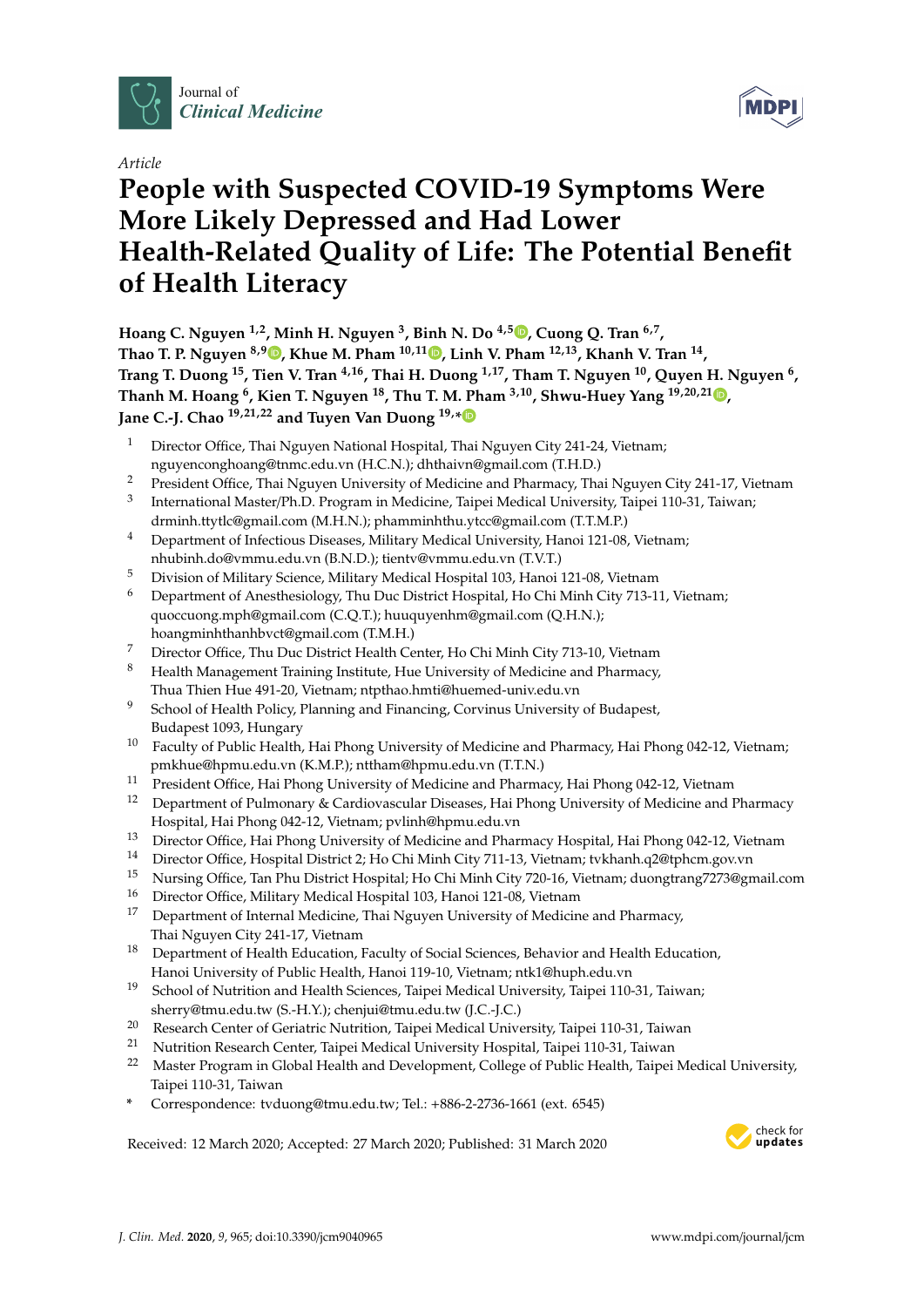**Abstract:** The coronavirus disease 2019 (COVID-19) epidemic affects people's health and health-related quality of life (HRQoL), especially in those who have suspected COVID-19 symptoms (S-COVID-19-S). We examined the effect of modifications of health literacy (HL) on depression and HRQoL. A cross-sectional study was conducted from 14 February to 2 March 2020. 3947 participants were recruited from outpatient departments of nine hospitals and health centers across Vietnam. The interviews were conducted using printed questionnaires including participants' characteristics, clinical parameters, health behaviors, HL, depression, and HRQoL. People with S-COVID-19-S had a higher depression likelihood (OR, 2.88; *p* < 0.001), lower HRQoL-score (B, −7.92; *p* < 0.001). In comparison to people without S-COVID-19-S and low HL, those with S-COVID-19-S and low HL had 9.70 times higher depression likelihood (*p* < 0.001), 20.62 lower HRQoL-score (*p* < 0.001), for the people without S-COVID-19-S, 1 score increment of HL resulted in 5% lower depression likelihood (*p* < 0.001) and 0.45 higher HRQoL-score (*p* < 0.001), while for those people with S-COVID-19-S, 1 score increment of HL resulted in a 4% lower depression likelihood (*p* = 0.004) and 0.43 higher HRQoL-score (*p* < 0.001). People with S-COVID-19-S had a higher depression likelihood and lower HRQoL than those without. HL shows a protective effect on depression and HRQoL during the epidemic.

**Keywords:** coronavirus; COVID-19; epidemic; suspected COVID-19 symptoms; comorbidity; healthy eating; physical activity; health literacy; depression; health-related quality of life

#### **1. Backgrounds**

The outbreak of novel coronavirus disease (COVID-19) was first reported in December 2019 in Wuhan, China [\[1\]](#page-13-0). COVID-19 has been spreading to a growing number of countries and is recognized as a global health concern that has set global public health institutions on high alert [\[2](#page-13-1)[–4\]](#page-13-2). The World Health Organization (WHO) declared the COVID-19 emergency to be the sixth public health emergency of international concern (PHEIC) on 30 January 2020 [\[5\]](#page-14-0). According to the report on 24 March 2020, the total number of people diagnosed with COVID-19 was 372,757 cases, with 16,231 deaths in 170 countries/regions; among these, 123 cases have been reported in Vietnam [\[6,](#page-14-1)[7\]](#page-14-2). COVID-19 was officially declared a pandemic by WHO on 11 March 2020 [\[8\]](#page-14-3). Treatments and vaccines for COVID-19 are currently in development. Therefore, prevention and supportive care are highly recommended [\[7](#page-14-2)[,9](#page-14-4)[–13\]](#page-14-5), especially in countries with weaker healthcare systems, as suggested by WHO director-general Tedros Adhanom Ghebreyesus [\[14\]](#page-14-6). Vitally, intense surveillance is emphasized to prevent the sustained transmission in new locations [\[15\]](#page-14-7). The public health response to prevent the spread of COVID-19 has been initiated at different levels in all countries affected [\[16\]](#page-14-8).

The COVID-19 pandemic causes panic and mental health problems for the public [\[17,](#page-14-9)[18\]](#page-14-10), as experienced previously with the Middle-East respiratory syndrome coronavirus (MERS-CoV) [\[19](#page-14-11)[,20\]](#page-14-12). Additionally, myths and misinformation about this epidemic, travel bans and executive orders to quarantine travelers might affect the public's psychological health [\[17,](#page-14-9)[21,](#page-14-13)[22\]](#page-14-14). This may influence people's health and quality of life. Health literacy (HL) is defined as the ability to find, understand, appraise and apply health-related information that could help healthcare systems and individuals achieve a better quality of care, lifestyle, disease management, treatment decision, and health outcomes [\[23,](#page-14-15)[24\]](#page-15-0). Health literacy is recognized as a key factor in reducing health inequities and improving health and well-being [\[25,](#page-15-1)[26\]](#page-15-2). Adequate HL enables health-friendly environments, efficient health policies implementation, effective health promotional efforts, better self-care, healthcare outcomes, and lower expenditures [\[27\]](#page-15-3).

Vietnam has a long border and several bilateral communications with China [\[28\]](#page-15-4). This puts Vietnam at high risk for the COVID-19 pandemic. Vietnam also has the lowest health literacy score among studied Asian countries [\[29](#page-15-5)[,30\]](#page-15-6). Health literacy is considered to be an essential element of public health practice to generate effective interventions and maximize health outcomes [\[31,](#page-15-7)[32\]](#page-15-8).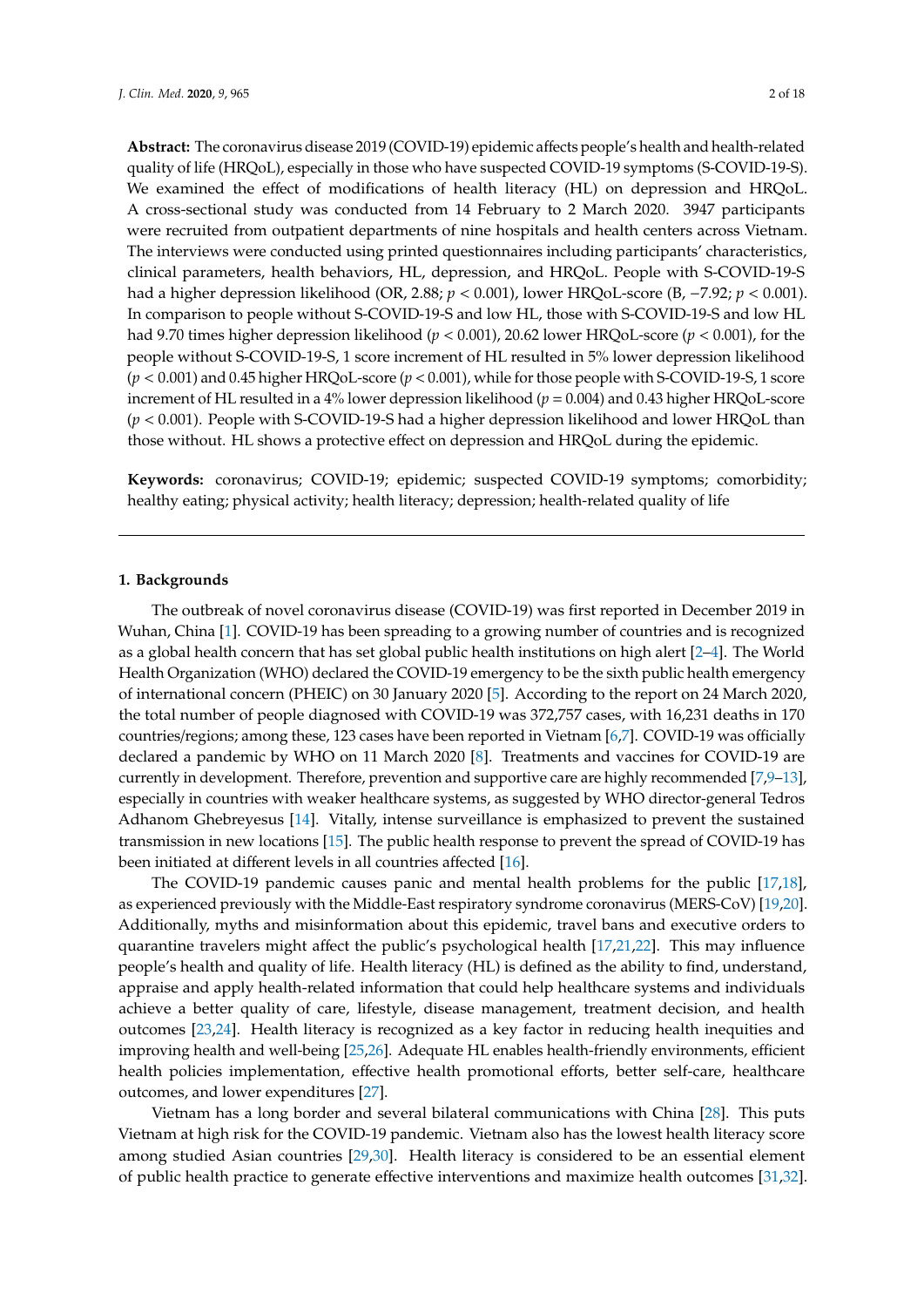Improving health literacy is a strategic approach to preventing and controlling diseases [\[33\]](#page-15-9). Therefore, health professionals need to understand patients' health literacy before delivering interventions or education [\[34\]](#page-15-10), in order to improve health-related quality of life [\[35,](#page-15-11)[36\]](#page-15-12).

People with health problems and who need to visit clinics are vulnerable populations. The COVID-19 pandemic causes panic and anxiety, which further exaggerates their health outcomes, especially for those who present at outpatient departments (OPD) with suspected COVID-19 symptoms (S-COVID-19-S). From a public health perspective, it is crucial to find the protective factors that benefit daily health-related behaviors, mental health, and quality of life. We hypothesized that people with S-COVID-19-S are more likely to have depression and lower health-related quality of life (HRQoL), while those with higher HL have better mental health and HRQoL during the COVID-19 pandemic. Therefore, we aimed to investigate the association of S-COVID-19-S with depression and HRQoL, and the effect modification of health literacy on the associations among people who visited OPDs of 9 hospitals and health centers in Vietnam.

# **2. Research Methods**

# *2.1. Study Design and Settings*

A cross-sectional study was conducted from 14 February to 2 March 2020. Participants were recruited from outpatient departments (OPD) of six hospitals and three health centers across Vietnam, including three hospitals and one health center in the North, one health center in the Center, and three hospitals and one health center in the South.

## *2.2. Sampling and Sample Size*

People who visited the OPD in hospitals and health centers were invited to the survey. Studied participants were aged 18 to 85 years, understood the Vietnamese language, and were not in any emergency condition. Patients with a diagnosis of psychotic disorder, dementia, or blindness were excluded, to avoid interaction of health literacy measurements [\[37\]](#page-15-13).

A total sample of 4029 participants was interviewed, including 500 from Thai Nguyen National Hospital in Thai Nguyen Province, 530 from the Military Medical Hospital 103 in Hanoi, 502 from Hai Phong University of Medicine and Pharmacy Hospital and 497 from Kien Thuy District Health Center in Haiphong city, 500 from Trieu Phong District Health Center, Thua Thien Hue province, 500 from Thu Duc Hospital, 250 from Tan Phu District Hospital, and 250 from Hospital District 2, and 500 from Thu Duc District Health Center in Ho Chi Minh city. After cleaning the data (82 individuals aged less than 18 or above 85 years, or with incomplete interviews, were excluded), the sample of 3947 participants was analyzed.

#### *2.3. Research Instruments and Assessments*

## 2.3.1. Social Demographics and Clinical Indicators

Participants were asked about the reason to visit the OPD, and screened for suspected COVID-19 symptoms (S-COVID-19-S) [\[38\]](#page-15-14), e.g., common symptoms (fever, cough, dyspnea), and less common symptoms (myalgia, fatigue, sputum production, confusion, headache, sore throat, rhinorrhea, chest pain, hemoptysis, diarrhea, and nausea/vomiting). People presenting at OPD with any of those symptoms were classified as having S-COVID-19-S. They were also asked about age (years), gender (women vs. men), marital status (never married vs. ever married), education (elementary/illiterate, junior high school, senior high school, college/university or above), occupation (employed, own business, others), ability to pay for medication (very difficult to very easy), social status (people were asked to place themselves into the society at three levels from low, middle to high), body height (cm), weight (kg), and comorbidity. Body mass index (BMI, kg/m<sup>2</sup>) was calculated.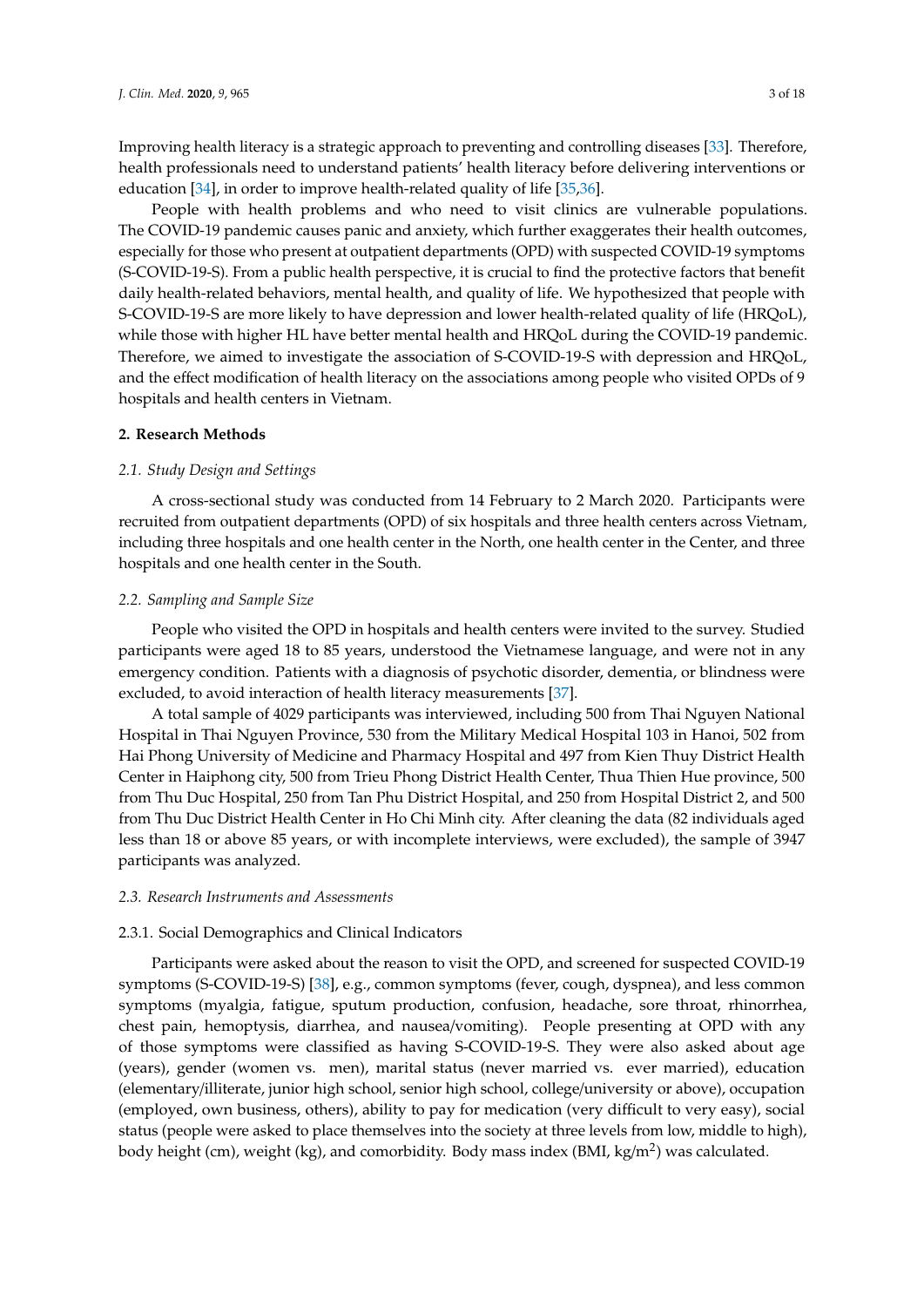## 2.3.2. Health-Related Behaviors

Participants were asked about the current smoking status (yes vs. no), drinking status (yes vs. no), eating behavior (less healthy or unchanged vs. healthier during the outbreak). The physical activity was assessed using the short version of the International Physical Activity Questionnaire (IPAQ) with seven items was used to evaluate the physical activity level, which was widely used [\[39\]](#page-15-15). Patients were asked about their time spent (days per week, and minutes per day) over the last 7 days, on different levels of physical intensity (vigorous, moderate, walking, and sitting). The IPAQ was validated and used in the Vietnamese context [\[40,](#page-15-16)[41\]](#page-15-17). The overall physical activity was scored using a metabolic equivalent task scored in minutes per week (named as MET-min/week) [\[42\]](#page-15-18). The MET-min/week was calculated as the sum of minutes spent on activities at different levels of vigorous, moderate, walking, and sitting over the last seven days multiplied by 8.0, 4.0, and 3.3, 1.0, respectively [\[39\]](#page-15-15).

## 2.3.3. Health Literacy

Health literacy (HL) was measured using the 12-item short form of the health literacy questionnaire (HLS-SF12), which has been validated in general populations in Asia [\[30\]](#page-15-6), and in Vietnam [\[43\]](#page-15-19). Participants rated their perceived difficulty of each item on 4-point Likert scales (1 = very difficult,  $2 =$  difficult,  $3 =$  easy, and  $4 =$  very easy). The HL index was standardized to unified metrics from 0 to 50 using the formula;

$$
Index = (Mean - 1)^*(50/3)
$$
 (1)

where *Index* is the specific index calculated, *Mean* is the mean of all participating items for each individual, *1* is the minimum possible value of the mean (leading to a minimum value of the index of 0), *3* is the range of the mean, and *50* is the chosen maximum value of the new metric. Thus, a higher HL index score represents a better HL level [\[44\]](#page-15-20).

#### 2.3.4. Depression

Depression was assessed using the patient health questionnaire (PHQ-9) [\[45\]](#page-15-21). The PHQ-9 is in use in the Vietnam context [\[40](#page-15-16)[,46\]](#page-16-0). Participants rated each item on a 4-point Likert scale from 0 (not at all) to 3 (almost every day) over the last 2 weeks. Total PHQ-9 score ranges from 0–27. Scores  $\geq 10$  are classified as depression [\[45](#page-15-21)[,47](#page-16-1)[,48\]](#page-16-2).

#### 2.3.5. Health-Related Quality of Life

Health-related quality of life (HRQoL) was assessed using the 36-Item Short Form Survey (SF-36) which was developed at RAND as part of the Medical Outcomes Study [\[49\]](#page-16-3). This was also used in Vietnamese Americans [\[50\]](#page-16-4). Scoring algorithms are given in detail in the user manual [\[51,](#page-16-5)[52\]](#page-16-6). The possible calculated scores range from 0 to 100, with a higher score representing a better HRQoL.

### *2.4. Data Collection Procedure*

Research assistants (doctors, nurses, and medical students) received a 4 h training session on data collection by two senior researchers at each hospital or health center. The infection control training was also provided, e.g., using the mask, washing hands, positioning according to guidelines of the Centers for Disease Control and Prevention (CDC) [\[53\]](#page-16-7), and World Health Organization (WHO) [\[54\]](#page-16-8).

All qualified patients were invited to participate in the survey. Research assistants contacted and asked for voluntary participation from patients and relatives who visit the OPD. The consent form was obtained before administering the survey. The interviews were then conducted at the OPD. It takes about 30 min to complete the questionnaire. Finally, all the data was cleaned, keyed-in and analyzed confidentially by researchers.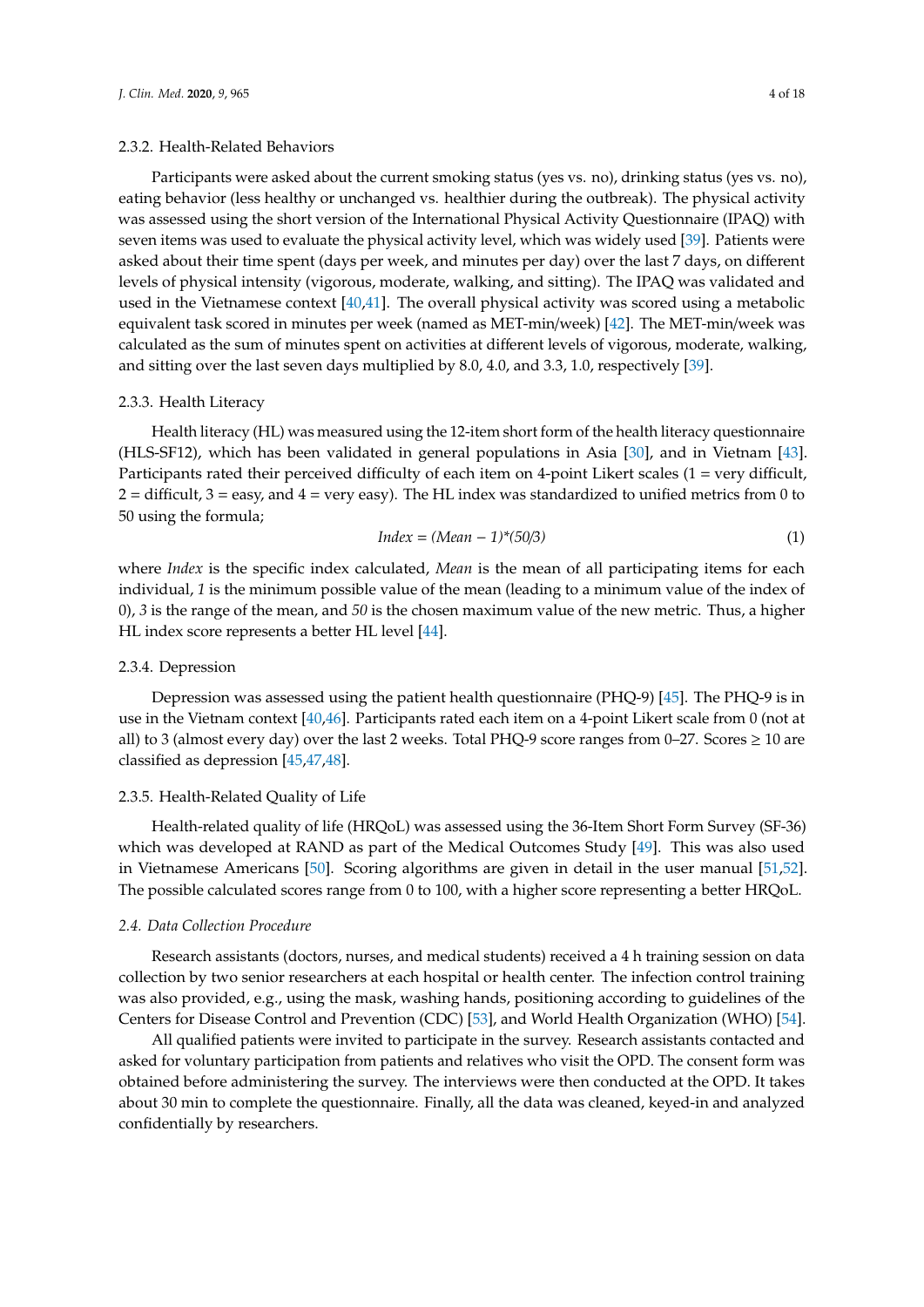## *2.5. Ethical Considerations*

The study protocol was approved by each participating hospital, and the Institutional Ethical Review Committee of Hanoi School of Public Health, Vietnam (IRB No. 029/2020/YTCC-HD3).

#### *2.6. Data Analysis*

Firstly, descriptive analysis was used to explore the distribution of different variables. The chisquared test and one-way ANOVA test were used, respectively. Secondly, we used bivariate and multivariate analyses to investigate the determinants of depression and HRQoL. The factors associated with depression or HRQoL at  $p < 0.20$  in the bivariate model were selected into the multivariate model [\[55\]](#page-16-9). Finally, the interaction analysis was conducted to examine the potential benefit of health literacy on improving depression and HRQoL. The significance level was set at a *p*-value < 0.05. All statistical analyses were performed using the IBM SPSS Version 20.0 (IBM Corp, Armonk, NY, USA) [\[56\]](#page-16-10).

# **3. Results**

### *3.1. Participants' Characteristics*

The mean age of the study population was  $44.4 \pm 17.0$  years, with 23.5% of them aged 60 years or above. Out of all participants, 35.1% had presented at the outpatient department with suspected COVID-19 symptoms (S-COVID-19-S), 44.3% were men, and 7.4% were depressed. The mean scores of HL index and HRQoL were  $29.9 \pm 7.7$  and  $69.6 \pm 17.5$ , respectively. The prevalence of depression was significantly higher in people with S-COVID-19-S, and varied by different groups of age, education, ability to pay for medication, social status, comorbidity, eating behavior, physical activity, and had lower HL score (*p* < 0.05; Table [1\)](#page-6-0). The HRQoL score was significantly lower in the people with S-COVID-19-S, and varied by different categories of age, gender, marital status, education, occupation, ability to pay for medication, social status, comorbidity, and physical activity  $(p < 0.001$ ; Table [1\)](#page-6-0). Additionally, the HRQoL score was significantly lower in the people with depression  $(p < 0.001$ ; Table [1\)](#page-6-0).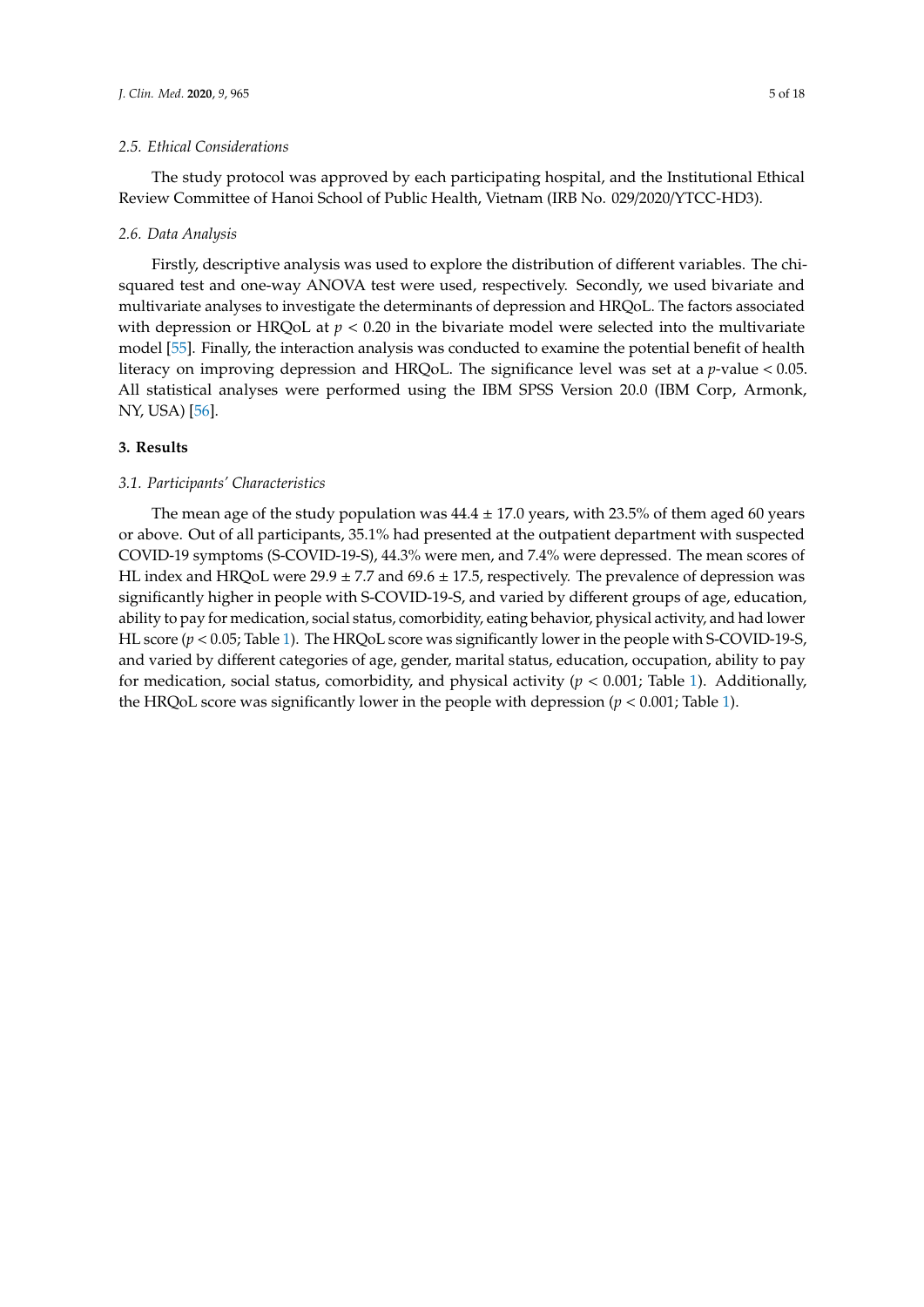|                                    | Total<br>$(n = 3947)$ | PHQ < 10<br>$(n = 3653)$ | $PHQ \geq 10$<br>$(n = 294)$ |                | <b>HRQoL</b>        |         |
|------------------------------------|-----------------------|--------------------------|------------------------------|----------------|---------------------|---------|
|                                    | Frequency (%)         | Frequency (%)            | Frequency (%)                | p <sup>1</sup> | Mean $\pm$ SD       | $p^2$   |
| Reasons to visit OPD <sup>*</sup>  |                       |                          |                              | < 0.001        |                     | < 0.001 |
| Without S-COVID-19-S               | 2560 (64.9)           | 2455 (67.2)              | 105(35.7)                    |                | $73.6 \pm 15.2$     |         |
| With S-COVID-19-S                  | 1387 (35.1)           | 1198 (32.8)              | 189 (64.3)                   |                | $62.1 \pm 18.8$     |         |
| Age, year                          |                       |                          |                              | < 0.001        |                     | < 0.001 |
| $18 - 39$                          | 1788 (45.3)           | 1691 (46.3)              | 97 (33.0)                    |                | $74.3 \pm 15.6$     |         |
| $40 - 59$                          | 1231 (31.2)           | 1158 (31.7)              | 73 (24.8)                    |                | $69.6 \pm 17.1$     |         |
| $\geq 60$                          | 928 (23.5)            | 804 (22.0)               | 124 (42.2)                   |                | $60.6 \pm 17.9$     |         |
| Gender                             |                       |                          |                              | 0.171          |                     | < 0.001 |
| Women                              | 2197 (55.7)           | 2022 (55.4)              | 175(59.5)                    |                | $68.3 \pm 17.7$     |         |
| Men                                | 1747 (44.3)           | 1628 (44.6)              | 119 (40.5)                   |                | $71.2 \pm 17.1$     |         |
| Marital status                     |                       |                          |                              | 0.957          |                     | < 0.001 |
| Never married                      | 865 (22.0)            | 800 (22.0)               | 65(22.1)                     |                | $75.3$ $\pm$ $15.5$ |         |
| Ever married                       | 3070 (78.0)           | 2841 (78.0)              | 229 (77.9)                   |                | $67.9 \pm 17.6$     |         |
| Education                          |                       |                          |                              | < 0.001        |                     | < 0.001 |
| Elementary school or Illiterate    | 347(8.8)              | 294(8.1)                 | 53 (18.0)                    |                | $55.1 \pm 19.7$     |         |
| Junior high school                 | 869 (22.1)            | 820 (22.5)               | 49 (16.7)                    |                | $68.3 \pm 16.4$     |         |
| Senior high school                 | 1083 (27.5)           | 1021 (28.0)              | 62(21.1)                     |                | $72.3 \pm 15.5$     |         |
| College/university or above        | 1639 (41.6)           | 1509 (41.4)              | 130 (44.2)                   |                | $71.5 \pm 17.2$     |         |
| Occupation                         |                       |                          |                              | 0.108          |                     | < 0.001 |
| Employed                           | 753 (19.2)            | 700 (19.3)               | 53(18.1)                     |                | $72.6 \pm 17.9$     |         |
| Own business                       | 1402 (35.7)           | 1311 (36.1)              | 91(31.1)                     |                | $69.7 \pm 17.2$     |         |
| Others                             | 1770 (45.1)           | 1621 (44.6)              | 149 (50.9)                   |                | $68.1 \pm 17.3$     |         |
| Ability to pay for medication      |                       |                          |                              | < 0.001        |                     | < 0.001 |
| Very or fairly difficult           | 1764 (44.7)           | 1589 (43.5)              | 175 (59.5)                   |                | $65.1 \pm 17.8$     |         |
| Very or fairly easy                | 2182 (55.3)           | 2063 (56.5)              | 119 (40.5)                   |                | $73.2 \pm 16.3$     |         |
| Social status                      |                       |                          |                              | < 0.001        |                     | < 0.001 |
| Low                                | 482 (12.2)            | 396 (10.8)               | 86 (29.3)                    |                | $59.5 \pm 18.3$     |         |
| Middle or high                     | 3464 (87.8)           | 3256 (89.2)              | 208 (70.7)                   |                | $71.0 \pm 16.9$     |         |
| BMI, $\text{kg/m}^2$               |                       |                          |                              | 0.085          |                     | 0.241   |
| Normal weight (BMI < 25.0)         | 3514 (89.1)           | 3244 (88.9)              | 270 (92.2)                   |                | $69.5 \pm 17.7$     |         |
| Overweight/obese (BMI $\geq$ 25.0) | 428 (10.9)            | 405(11.1)                | 23(7.8)                      |                | $70.5\pm15.6$       |         |
| Comorbidity                        |                       |                          |                              | 0.034          |                     | < 0.001 |

**Table 1.** Participants' characteristics, health literacy index score, depression and health-related quality of life of participants.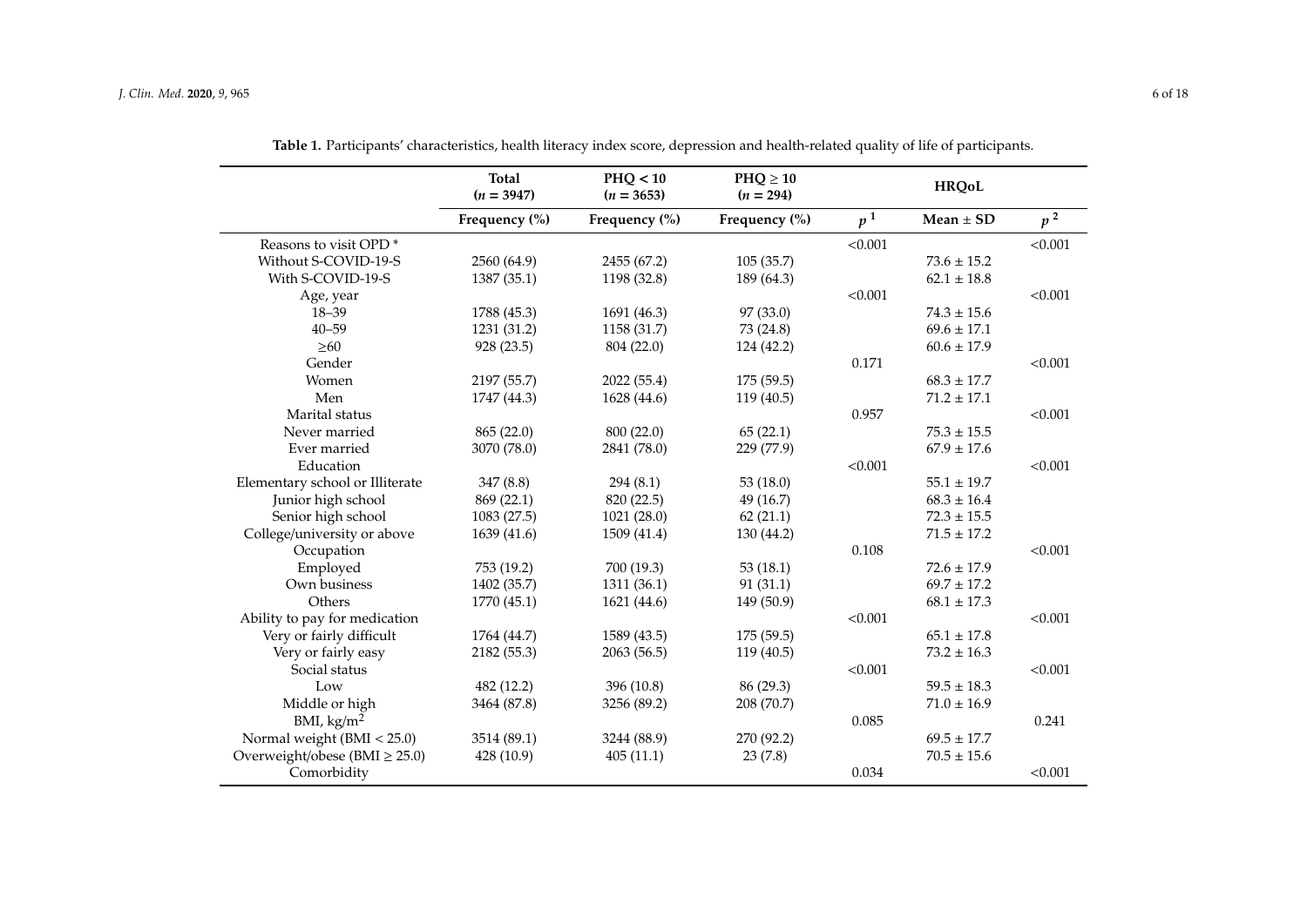|                                  | <b>Total</b><br>$(n = 3947)$ | PHO < 10<br>$(n = 3653)$ | $PHQ \geq 10$<br>$(n = 294)$ |                |                 |         |
|----------------------------------|------------------------------|--------------------------|------------------------------|----------------|-----------------|---------|
|                                  | Frequency $(\% )$            | Frequency $(\% )$        | Frequency $(\% )$            | p <sup>1</sup> | Mean $\pm$ SD   | $p^2$   |
| None                             | 3309 (84.4)                  | 3076 (84.8)              | 233(80.1)                    |                | $70.8 \pm 16.8$ |         |
| One or more                      | 611 (15.6)                   | 553 (15.2)               | 58 (19.9)                    |                | $63.3 \pm 19.4$ |         |
| Smoking                          |                              |                          |                              | 0.583          |                 | 0.662   |
| Smoke                            | 471 (12.0)                   | 433 (11.9)               | 38(13.0)                     |                | $69.9 \pm 18.4$ |         |
| No smoke                         | 3465 (88.0)                  | 3210 (88.1)              | 255(87.0)                    |                | $69.6 \pm 17.3$ |         |
| Drinking alcohol                 |                              |                          |                              | 0.379          |                 | 0.080   |
| Drink                            | 1257(32.1)                   | 1170 (32.3)              | 87 (29.8)                    |                | $70.3 \pm 17.2$ |         |
| No drink                         | 2658 (67.9)                  | 2453 (67.7)              | 205(70.2)                    |                | $69.3 \pm 17.6$ |         |
| Eating behavior **               |                              |                          |                              | < 0.001        |                 | 0.642   |
| Eat less healthy or unchanged    | 2931(74.6)                   | 2686 (73.9)              | 245 (83.6)                   |                | $69.6 \pm 17.8$ |         |
| Eat healthier                    | 996 (25.4)                   | 948 (26.1)               | 48 (16.4)                    |                | $69.9 \pm 16.4$ |         |
| Physical activity, MET-min/wk    |                              |                          |                              | < 0.001        |                 | < 0.001 |
| Tertile 1 (0.0–748.5)            | 1314 (33.3)                  | 1159 (31.7)              | 155(52.7)                    |                | $65.3 \pm 19.1$ |         |
| Tertile 2 ( $\geq$ 748.5–3399.0) | 1316 (33.3)                  | 1244 (34.1)              | 72 (24.5)                    |                | $70.7 \pm 16.1$ |         |
| Tertile 3 (≥3399.0–4453.8)       | 1317 (33.4)                  | 1250 (34.2)              | 67(22.8)                     |                | $72.7 \pm 16.2$ |         |
| HL index, mean $\pm$ SD          | $29.9 \pm 7.7$               | $30.4 \pm 7.5$           | $24.5 \pm 8.4$               | < 0.001        |                 |         |
| $HRQoL score$ , mean $\pm SD$    | $69.6 \pm 17.5$              | $71.3 \pm 16.5$          | $48.1 \pm 14.5$              | < 0.001        |                 |         |

**Table 1.** *Cont.*

<span id="page-6-0"></span>Abbreviations: PHQ, patient health questionnaire; HRQoL, health-related quality of life; SD, standard deviation; OPD, outpatient department; S-COVID-19-S, suspected corona virus disease-2019 symptoms; BMI, body mass index; MET-min/week, metabolic equivalent task scored in minute per week; HL, health literacy. <sup>1</sup> Result of Chi-square test. <sup>2</sup> Result of ANOVA test. \* The suspected COVID-19 symptoms including common symptom (fever, cough, dyspnea), less common symptom (myalgia, fatigue, sputum production, confusion, headache, sore throat, rhinorrhea, chest pain, hemoptysis, diarrhea, and nausea/vomiting). \*\* People were asked whether their eating behavior is getting worse, better, or unchanged during COVID-19 outbreak as compared to those before the outbreak.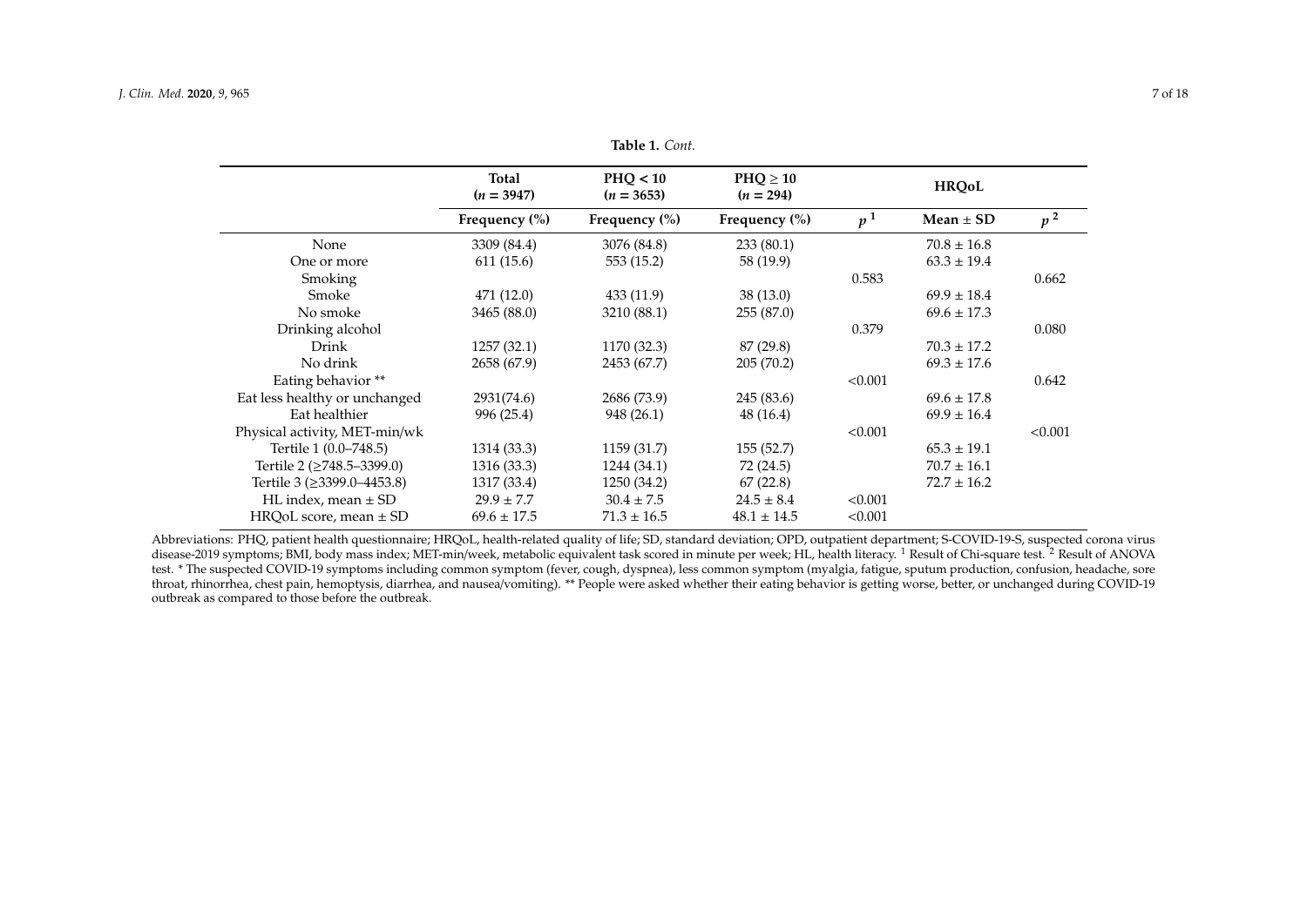#### *3.2. Depression*

In the bivariate analysis, the odds of depression were significantly higher in people with S-COVID-19-S, aged 60 years or above, and with comorbidity  $(p < 0.05$ ; Table [2\)](#page-9-0). The odds of depression were significantly lower in people with higher education attainment, who found it very or fairly easy to pay for medication, with middle or high social status, who ate healthier, had more physical activity, and had a higher HL as compared to their counterparts (*p* < 0.05; Table [2\)](#page-9-0). In multivariate analysis, as compared to the people without S-COVID-19-S, those people with S-COVID-19-S had a higher likelihood of depression (odds ratio, OR, 2.88; 95% confidence interval, 95%CI, 2.18, 3.80, *p* < 0.001). People with college/university or above educational attainment had higher odds of depression as compared to those people with elementary school/illiterate attainment (OR, 2.12; 95%CI, 1.34, 3.35,  $p = 0.001$ ). In comparison to the people who had a low social status, ate less healthy or unchanged, had less physical activity (tertile 1), those people with middle or high social status (OR, 0.45; 95%CI, 0.33, 0.63, *p* < 0.001), ate healthier (OR, 0.59; 95%CI, 0.42, 0.83, *p* = 0.003), had more physical activity (OR, 0.59; 95%CI, 0.42, 0.82, *p* = 0.001 for tertile 2; OR, 0.56; 95%CI, 0.40, 0.78, *p* = 0.001 for tertile 3) had lower odds of depression, respectively (Table [2\)](#page-9-0). People with higher HL score had lower odds of depression (OR, 0.91; 95%CI, 0.90, 0.93, *p* < 0.001; Table [2\)](#page-9-0).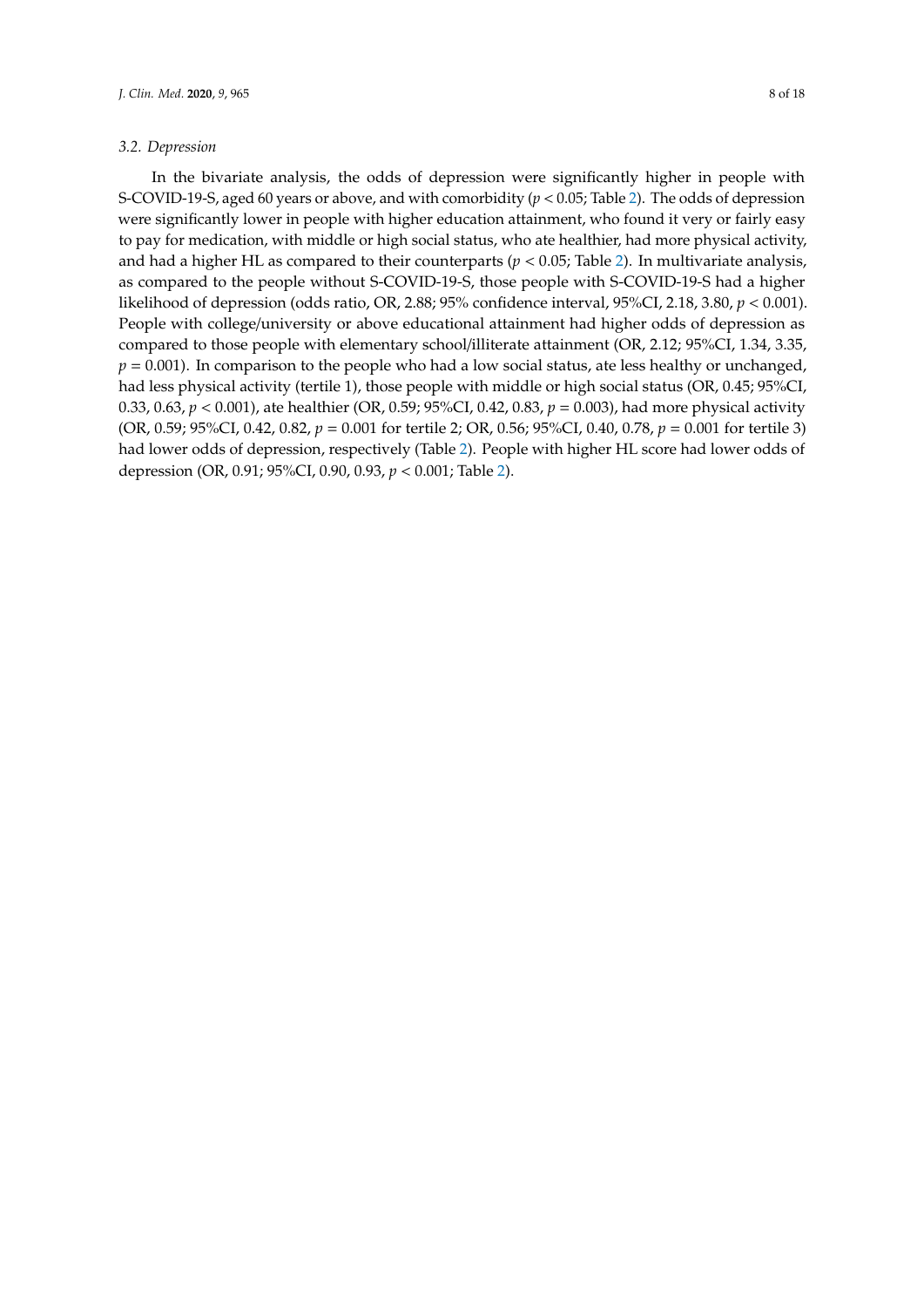|                                   | Depression (PHQ $\geq$ 10) |                  |                  |                  | <b>HRQoL</b>                 |                  |                               |                  |
|-----------------------------------|----------------------------|------------------|------------------|------------------|------------------------------|------------------|-------------------------------|------------------|
|                                   | <b>Bivariate</b>           | Multivariate     |                  |                  | <b>Bivariate</b>             |                  | Multivariate                  |                  |
|                                   | OR (95%CI)                 | $\boldsymbol{p}$ | OR (95%CI)       | $\boldsymbol{p}$ | <b>B</b> (95%CI)             | $\boldsymbol{p}$ | <b>B</b> (95%CI)              | $\boldsymbol{p}$ |
| Reasons to visit OPD <sup>*</sup> |                            |                  |                  |                  |                              |                  |                               |                  |
| Without S-COVID-19-S              | 1.00                       |                  | 1.00             |                  | $0.00\,$                     |                  | 0.00                          |                  |
| With S-COVID-19-S                 | 3.69(2.88, 4.73)           | < 0.001          | 2.88(2.18, 3.80) | < 0.001          | $-11.53(-12.61,$<br>$-10.45$ | < 0.001          | $-7.92(-8.95, -6.89)$         | < 0.001          |
| Age, year, mean $\pm$ SD          |                            |                  |                  |                  |                              |                  |                               |                  |
| $18 - 39$                         | 1.00                       |                  | 1.00             |                  | 0.00                         |                  | 0.00                          |                  |
| $40 - 59$                         | 1.10(0.80, 1.50)           | 0.554            | 0.81(0.56, 1.15) | 0.244            | $-4.71(-5.91, -3.50)$        | < 0.001          | $-0.91 (-2.11, 0.30)$         | 0.141            |
| $\geq 60$                         | 2.69(2.04, 3.55)           | < 0.001          | 1.15(0.79, 1.68) | 0.464            | $-13.65(-14.96,$<br>$-12.33$ | < 0.001          | $-3.60$ ( $-5.13$ , $-2.08$ ) | < 0.001          |
| Gender                            |                            |                  |                  |                  |                              |                  |                               |                  |
| Women                             | 1.00                       |                  | 1.00             |                  | 0.00                         |                  | 0.00                          |                  |
| Men                               | 0.85(0.66, 1.08)           | 0.171            | 0.92(0.71, 1.20) | 0.556            | 2.85(1.76, 3.95)             | < 0.001          | 1.89(0.82, 2.95)              | 0.001            |
| Marital status                    |                            |                  |                  |                  |                              |                  |                               |                  |
| Never married                     | 1.00                       |                  |                  |                  | $0.00\,$                     |                  | 0.00                          |                  |
| Ever married                      | 0.99(0.75, 1.32)           | 0.957            |                  |                  | $-7.31(-8.61,-6.02)$         | < 0.001          | $-2.82(-4.12, -1.51)$         | < 0.001          |
| Education                         |                            |                  |                  |                  |                              |                  |                               |                  |
| Elementary school or Illiterate   | 1.00                       |                  | 1.00             |                  | 0.00                         |                  | 0.00                          |                  |
| Junior high school                | 0.33(0.22, 0.50)           | < 0.001          | 0.72(0.45, 1.16) | 0.175            | 13.20 (11.11, 15.28)         | < 0.001          | $6.82$ (4.85, 8.78)           | < 0.001          |
| Senior high school                | 0.34(0.23, 0.50)           | < 0.001          | 1.24(0.78, 1.99) | 0.363            | 17.15 (15.12, 19.17)         | < 0.001          | 6.70(4.71, 8.69)              | < 0.001          |
| College/university or higher      | 0.48(0.34, 0.67)           | < 0.001          | 2.12(1.34, 3.35) | 0.001            | 16.40 (14.45, 18.35)         | < 0.001          | 4.70(2.66, 6.75)              | < 0.001          |
| Occupation                        |                            |                  |                  |                  |                              |                  |                               |                  |
| Employed                          | 1.00                       |                  |                  |                  | 0.00                         |                  | 0.00                          |                  |
| Own business                      | 0.92(0.65, 1.30)           | 0.627            |                  |                  | $-2.88(-4.42,-1.34)$         | < 0.001          | 2.25(0.73, 3.77)              | 0.004            |
| Others                            | 1.21(0.88, 1.68)           | 0.243            |                  |                  | $-4.53(-6.01, -3.05)$        | < 0.001          | $0.18 (-1.26, 1.61)$          | 0.808            |
| Ability to pay for medication     |                            |                  |                  |                  |                              |                  |                               |                  |
| Very or fairly difficult          | 1.00                       |                  | 1.00             |                  | 0.00                         |                  | 0.00                          |                  |
| Very or fairly easy               | 0.52(0.41, 0.67)           | < 0.001          | 1.02(0.77, 1.34) | 0.909            | 8.13 (7.06, 9.19)            | < 0.001          | 2.75 (1.74, 3.76)             | < 0.001          |
| Social status                     |                            |                  |                  |                  |                              |                  |                               |                  |
| Low                               | 1.00                       |                  | 1.00             |                  | 0.00                         |                  | 0.00                          |                  |
| Middle or high                    | 0.29(0.22, 0.39)           | < 0.001          | 0.45(0.33, 0.63) | < 0.001          | 11.54 (9.92, 13.17)          | < 0.001          | $4.62$ (3.09, 6.15)           | < 0.001          |
| BMI, $\text{kg/m}^2$              |                            |                  |                  |                  |                              |                  |                               |                  |
| Normal weight (BMI < 25.0)        | 1.00                       |                  | 1.00             |                  | $0.00\,$                     |                  |                               |                  |

**Table 2.** Determinants of depression and health-related quality of life among people visiting outpatient department (*n* = 3947).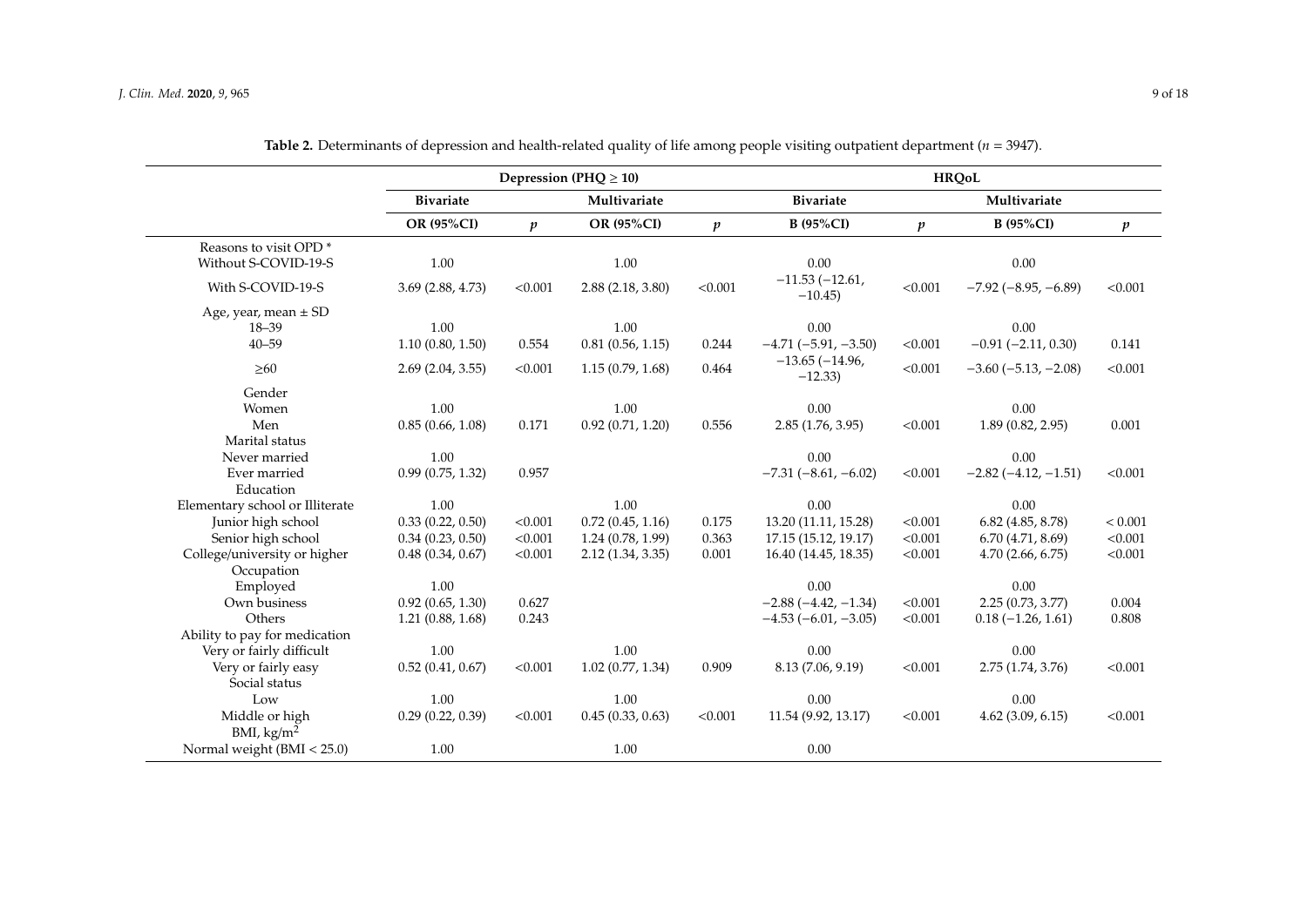|                                      | Depression (PHQ $\geq$ 10) |                  |                   |                  | <b>HROoL</b>              |                  |                      |                  |  |
|--------------------------------------|----------------------------|------------------|-------------------|------------------|---------------------------|------------------|----------------------|------------------|--|
|                                      | <b>Bivariate</b>           |                  | Multivariate      |                  | <b>Bivariate</b>          |                  | Multivariate         |                  |  |
|                                      | <b>OR (95%CI)</b>          | $\boldsymbol{p}$ | <b>OR (95%CI)</b> | $\boldsymbol{p}$ | <b>B</b> (95%CI)          | $\boldsymbol{p}$ | <b>B</b> (95%CI)     | $\boldsymbol{p}$ |  |
| Overweight/obese ( $BMI \geq 25.0$ ) | 0.68(0.44, 1.06)           | 0.087            | 0.90(0.57, 1.44)  | 0.669            | $1.05(-0.71, 2.80)$       | 0.241            |                      |                  |  |
| Comorbidity                          |                            |                  |                   |                  |                           |                  |                      |                  |  |
| None                                 | 1.00                       |                  | 1.00              |                  | 0.00                      |                  | 0.00                 |                  |  |
| One or more                          | 1.39(1.02, 1.87)           | 0.034            | 0.98(0.69, 1.39)  | 0.907            | $-7.44(-8.93,-5.96)$      | < 0.001          | $-2.81(-4.18,-1.45)$ | < 0.001          |  |
| Smoking                              |                            |                  |                   |                  |                           |                  |                      |                  |  |
| Smoke                                | 1.00                       |                  |                   |                  | 0.00                      |                  |                      |                  |  |
| No smoke                             | 0.91(0.64, 1.29)           | 0.583            |                   |                  | $-0.38(-2.06, 1.31)$      | 0.662            |                      |                  |  |
| Drinking alcohol                     |                            |                  |                   |                  |                           |                  |                      |                  |  |
| Drink                                | 1.00                       |                  |                   |                  | 0.00                      |                  | 0.00                 |                  |  |
| No drink                             | 1.12(0.87, 1.46)           | 0.379            |                   |                  | $-1.05$ ( $-2.22$ , 0.13) | 0.080            | 1.74(0.61, 2.87)     | 0.003            |  |
| Eating behavior *                    |                            |                  |                   |                  |                           |                  |                      |                  |  |
| Eat less healthy or unchanged        | 1.00                       |                  | 1.00              |                  | 0.00                      |                  |                      |                  |  |
| Eat healthier                        | 0.56(0.40, 0.76)           | < 0.001          | 0.59(0.42, 0.83)  | 0.003            | $0.30(-0.96, 1.55)$       | 0.642            |                      |                  |  |
| Physical activity, MET-min/wk        |                            |                  |                   |                  |                           |                  |                      |                  |  |
| Tertile 1 (0.0–748.5)                | 1.00                       |                  | 1.00              |                  | 0.00                      |                  | 0.00                 |                  |  |
| Tertile 2 (≥748.5–3399.0)            | 0.43(0.32, 0.58)           | < 0.001          | 0.59(0.42, 0.82)  | 0.001            | 5.44 (4.12, 6.75)         | < 0.001          | $1.11 (-0.08, 2.29)$ | 0.067            |  |
| Tertile 3 (≥3399.0–44538)            | 0.40(0.30, 0.54)           | < 0.001          | 0.56(0.40, 0.78)  | 0.001            | 7.37(6.05, 8.68)          | < 0.001          | 2.72(1.52, 3.92)     | < 0.001          |  |
| HL index (1 score increment)         | 0.91(0.90, 0.93)           | < 0.001          | 0.93(0.91, 0.95)  | < 0.001          | 0.94(0.87, 1.00)          | < 0.001          | 0.59(0.52, 0.66)     | < 0.001          |  |

**Table 2.** *Cont.*

<span id="page-9-0"></span>Abbreviations: PHQ, patient health questionnaire; HRQoL, health-related quality of life; OR, odd ratio; B, regression coefficient; CI, confidence interval; OPD, outpatient department; S-COVID-19-S, suspected corona virus disease-2019 symptoms; BMI, body mass index; MET-min/week, metabolic equivalent task scored in minute per week; HL, health literacy. \* People were asked whether their eating behavior is getting worse, better, or unchanged during Covid-19 outbreak as compared to those before the outbreak.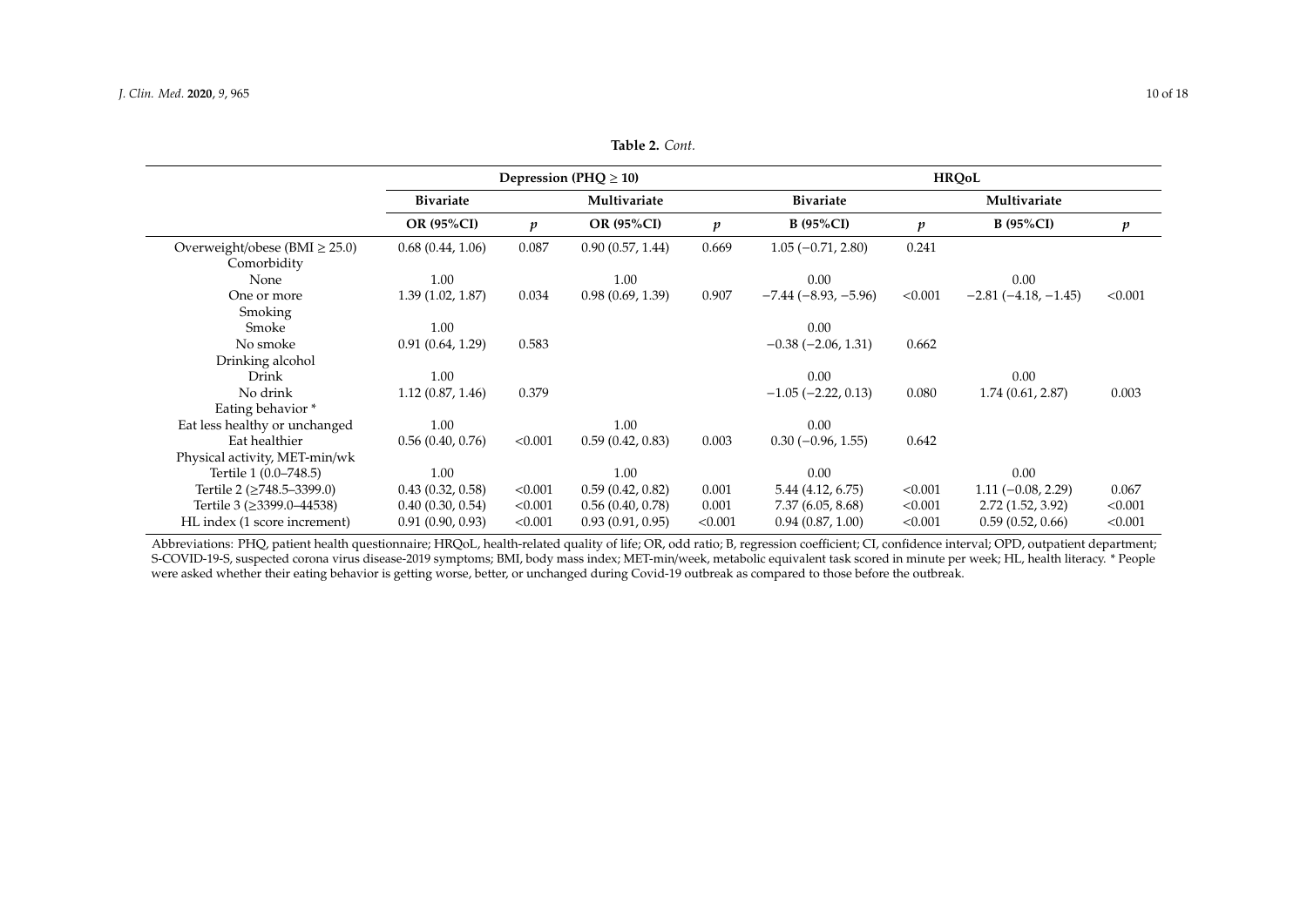## *3.3. Health-Related Quality of Life*

In the bivariate analysis, the HRQoL score was significantly lower in people with S-COVID-19-S, older age, ever married, had own business or others, with comorbidity (*p* < 0.05; Table [2\)](#page-9-0). The HRQoL score was significantly higher in men and in people with higher education attainment, with better ability to pay for medication, with middle or high social status, who did more physical activity, and who had higher HL as compared to their counterparts (*p* < 0.05; Table [2\)](#page-9-0). In multivariate analysis, the HRQoL score was significantly lower in the people with S-COVID-19-S (regression coefficient, B, −7.92; 95% confidence interval, 95%CI, −8.95, −6.89, *p* < 0.001), aged 60 years or older (B, −3.60; 95%CI, −5.13, −2.08, *p* < 0.001), ever married (B, −2.82; 95%CI, −4.12, −1.51, *p* < 0.001), with comorbidity (B, −2.81; 95%CI, −4.18, −1.45, *p* < 0.001; Table [2\)](#page-9-0). The HRQoL score was significantly higher in men (B, 1.89; 95%CI, 0.82, 2.95, *p* = 0.001), and in people with higher education attainment (B, 6.82; 95%CI, 4.85, 8.78, *p* < 0.001 for junior high school; B, 6.70; 95%CI, 4.71, 8.69, *p* < 0.001 for senior high school; and B, 4.70; 95%CI, 2.66, 6.75, *p* < 0.001 for college/university or higher), in people with their own business (B, 2.25; 95%CI, 0.73, 3.77, *p* = 0.004), in people with better ability to pay for medication (B, 2.75; 95%CI, 1.74, 3.76, *p* < 0.001), in people with middle or high social status (B, 4.62; 95%CI, 3.09, 6.15, *p* < 0.001), in people who did not drink (B, 1.74;  $95\%$ CI, 0.61, 2.87,  $p = 0.003$ ), in those who did more physical activity (B, 2.72; 95%CI, 1.52, 3.92,  $p < 0.001$  for the 3rd tertile), and in people with higher HL (B, 0.59; 95%CI, 0.52, 0.66, *p* < 0.001; Table [2\)](#page-9-0).

# *3.4. E*ff*ect Modification of Health Literacy*

The results of interaction analysis showed that as compared to people without S-COVID-19-S and low HL, those people with S-COVID-19-S and low HL had a 9.70 times higher likelihood of depression (OR, 9.70; 95%CI, 4.02, 23.41, *p* < 0.001) and a 20.62 lower HRQoL score (B, −20.62; 95%CI, −24.63, −16.62, *p* < 0.001); for people without S-COVID-19-S, 1 score increment of HL resulted in 5% lower likelihood of depression (OR, 0.95; 95%CI, 0.93, 0.97, *p* < 0.001) and 0.45 higher HRQoL score (B, 0.45; 95%CI, 0.37, 0.54, *p* < 0.001), while for those people with S-COVID-19-S, 1 score increment of HL had 4% lower likelihood of depression (OR, 0.96; 95%CI, 0.93, 0.99, *p* = 0.004) and 0.43 higher HRQoL score (B, 0.43; 95%CI, 0.30, 0.57, *p* < 0.001; Table [3\)](#page-11-0). Since it is suspected that people with low HL, presenting less common symptoms only, may not suspect COVID-19 infection, we conducted a sensitivity analysis for the sample with less common symptoms excluded ( $n = 700$ ). The results showed that the effect modification of HL on depression and HRQoL remained significant (Table S1).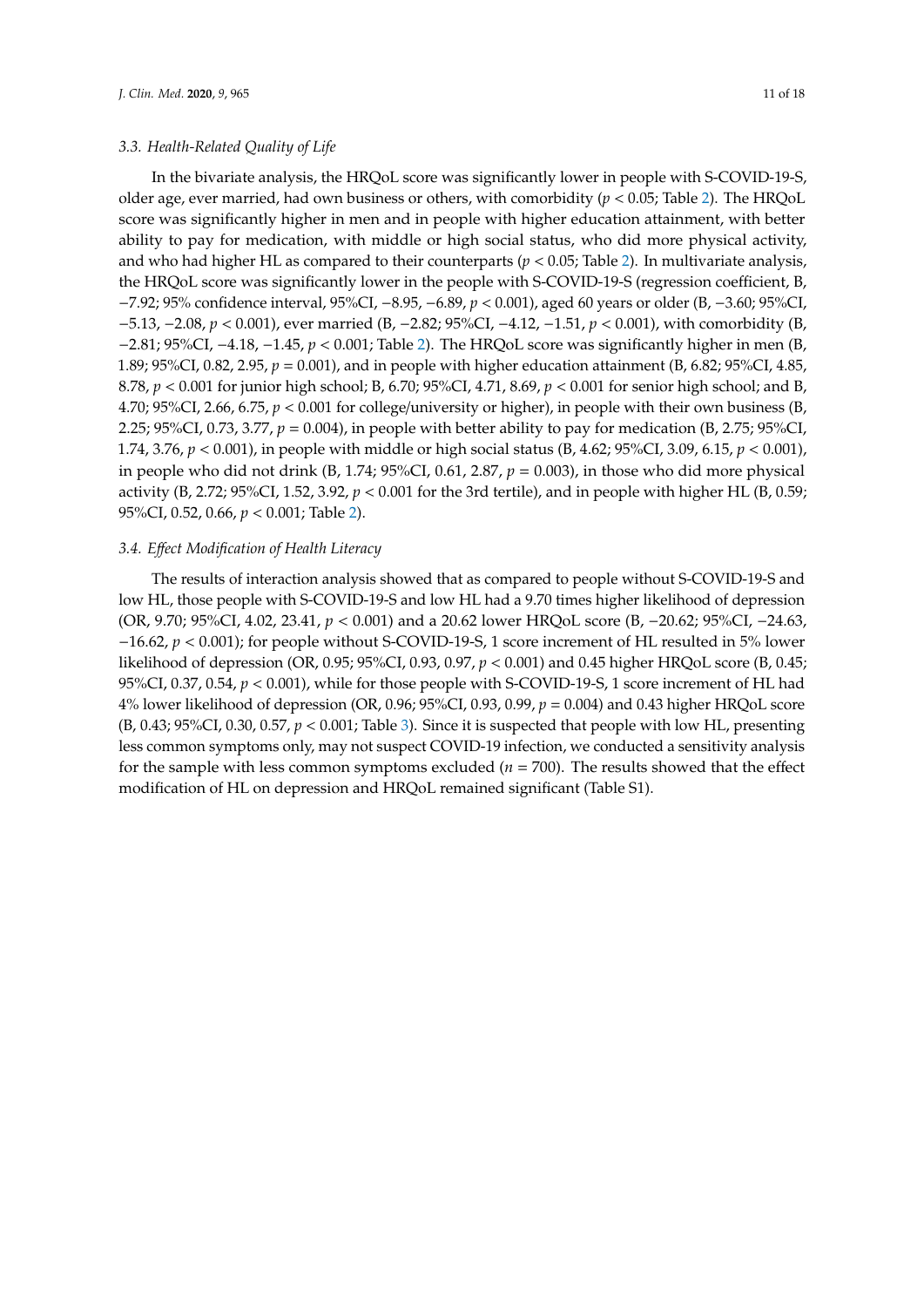|                                                            |                     |         | Depression (PHQ $\geq$ 10) |         | <b>HROoL</b>             |         |                                  |         |  |
|------------------------------------------------------------|---------------------|---------|----------------------------|---------|--------------------------|---------|----------------------------------|---------|--|
| Interaction                                                | Model 1             |         | Model 2                    |         | Model 1                  |         | Model 2                          |         |  |
|                                                            | <b>OR (95%CI)</b>   |         | <b>OR (95%CI)</b>          | v       | <b>B</b> (95%CI)         |         | <b>B</b> (95%CI)                 |         |  |
| Without S-COVID-19-S                                       | 0.00                |         | 1.00                       |         | 0.00                     |         | 0.00                             |         |  |
| With S-COVID-19-S                                          | 12.09 (5.06, 28.89) | < 0.001 | 9.70 (4.02, 23.41)         | < 0.001 | $-24.88(-28.86, -20.90)$ | < 0.001 | $-20.62$ ( $-24.63$ , $-16.62$ ) | < 0.001 |  |
| HL index (1-score increment)                               | 0.95(0.93, 0.97)    | < 0.001 | 0.95(0.93, 0.97)           | < 0.001 | 0.66(0.58, 0.73)         | < 0.001 | 0.45(0.37, 0.54)                 | < 0.001 |  |
| With S-COVID-19-S $\times$ HL<br>index (1-score increment) | 0.95(0.92, 0.98)    | 0.001   | 0.96(0.93, 0.99)           | 0.004   | 0.54(0.41, 0.68)         | < 0.001 | 0.43(0.30, 0.57)                 | < 0.001 |  |

**Table 3.** Interaction effect of suspected Covid-19 symptoms and health literacy on depression and health-related quality of life (*n* = 3947).

<span id="page-11-0"></span>Abbreviations: PHQ, patient health questionnaire; HRQoL, health-related quality of life; OR, odd ratio; B, regression coefficient; CI, confidence interval; S-COVID-19-S, suspected corona virus disease-2019 symptoms; HL, health literacy. Model 1: interaction between S-COVID-19-S and health literacy, Model 2: interaction between S-COVID-19-S and health literacy after adjusted for education, social status, eating behavior, and physical activity, as analyzed for depression; adjusted for age, gender, marital status, education, occupation, ability to pay for medication, social status, comorbidity, drinking and physical activity as analyzed for HRQoL.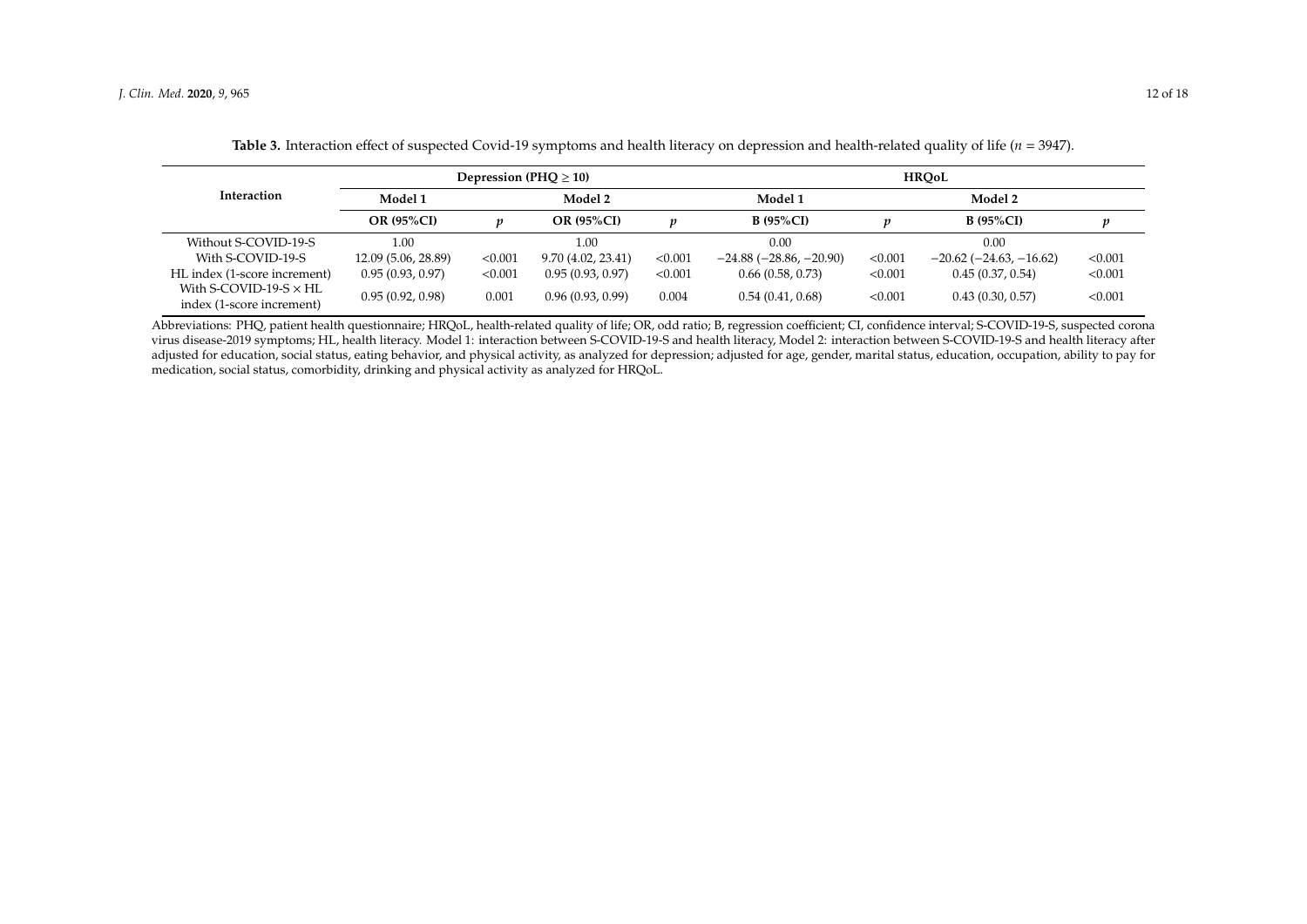## **4. Discussion**

The most important finding of the current study was that people with S-COVID-19-S had a higher likelihood of depression and lower HRQoL. Fortunately, those people having S-COVID-19-S and with higher HL had a low occurrence of depression and better HRQoL compared to those people with lower HL. Health literacy was found to be a protective factor for improving depression and HRQoL during the COVID-19 epidemic, especially for those who have S-COVID-19-S. To improve health literacy and control the disease and its consequences during the outbreak, governments must firstly recognize COVID-19 as an emergency public health concern [\[5\]](#page-14-0), and find the balance between public health and civil liberties [\[57\]](#page-16-11), as well as cultural sensitivity [\[58\]](#page-16-12). The government needs to provide the public with updated, timely, accurate, transparent, brief, simple information and knowledge regarding the epidemic, pathogenicity, and transmissibility which help with better controlling the disease [\[58,](#page-16-12)[59\]](#page-16-13). In Vietnam, the leaders of the government have been leading the government in actions against COVID-19 directly [\[60\]](#page-16-14). The healthcare and public health communities and global and domestic public health preparedness capacity buildings need to be sustained and strengthened in order to effectively respond to the epidemic [\[61](#page-16-15)[,62\]](#page-16-16). The ministry of health of Vietnam has been directing all healthcare institutions at all levels and collaborating with other sectors to communicate with the public, in order to prevent and control the disease [\[7\]](#page-14-2). These messages apply for every government, especially in Vietnam, a country with the lowest HL level among all studied Asian countries [\[29,](#page-15-5)[30\]](#page-15-6). The main reason for the low HL level may be linked with accessibility of reliable information. Therefore, it is critical for the government and the ministry of health to provide accessible platforms with official and reliable information regarding the COVID-19 pandemic. In addition, it is suggested that people should enhance their life-long learning behaviors (e.g., watching health-related television programs, reading official websites) to improve individual health literacy [\[63\]](#page-16-17). The above may further contribute to preventing and controlling infectious diseases [\[64](#page-16-18)[,65\]](#page-16-19).

We also found that older people had a lower HRQoL score compared to the younger age groups. This was consistent with previous studies in Vietnam [\[66](#page-16-20)[–68\]](#page-17-0). Furthermore, men had a better HRQoL score than women did, which was found in the current study and in previous studies [\[68,](#page-17-0)[69\]](#page-17-1). People with comorbidities had a lower HRQoL score than those people without, which was in the line with previous studies [\[68,](#page-17-0)[70,](#page-17-2)[71\]](#page-17-3). In respiratory patients, those who suffer from at least one chronic condition were significantly associated with decreased HRQoL [\[72\]](#page-17-4).

The present study shows that people who have attained college/university level of education or above had a higher prevalence of depression. Members of this group usually have jobs and have to work every day, while their children's schools have postponed the new semester [\[73\]](#page-17-5). Going to work and/or taking care of children during the pandemic creates a burden of stress which further affects their HRQoL, as found in the current study. Therefore, people with education at college/university level or above had slightly lower HRQoL as compared to those with high school levels of education [\[71\]](#page-17-3). Nevertheless HRQoL was still higher in people with higher levels of educational attainment in the current study and in the previous one [\[68\]](#page-17-0). Furthermore, people who had ever married had lower HRQoL. Logically, people who had their own businesses had better HRQoL than those who employed. In addition, participants with middle or high social status had a lower likelihood of depression and better HRQoL. People with higher social status are likely wealthier. The present study demonstrates that people with a better ability to pay for medication had better HRQoL. Similarly, previous studies have shown that higher income is positively associated with higher HRQoL in the general population [\[68](#page-17-0)[,71\]](#page-17-3).

Physical activity was positively associated with HRQoL, whereby people with more physical activity had better HRQoL [\[68\]](#page-17-0). Physical activity was also summarized as a protective factor of depression [\[74\]](#page-17-6), and exercise is suggested to be an effective treatment for depression [\[75\]](#page-17-7). In addition, people who did not drink had better HRQoL than those who drank alcohol. The association between alcohol consumption and reduced HRQoL has been found in previous studies [\[76–](#page-17-8)[78\]](#page-17-9). Healthy eating was associated with a lower likelihood of depression in the current study. Previous studies have elucidated that higher diet quality is associated with a lower risk of depression [\[79,](#page-17-10)[80\]](#page-17-11). Dietary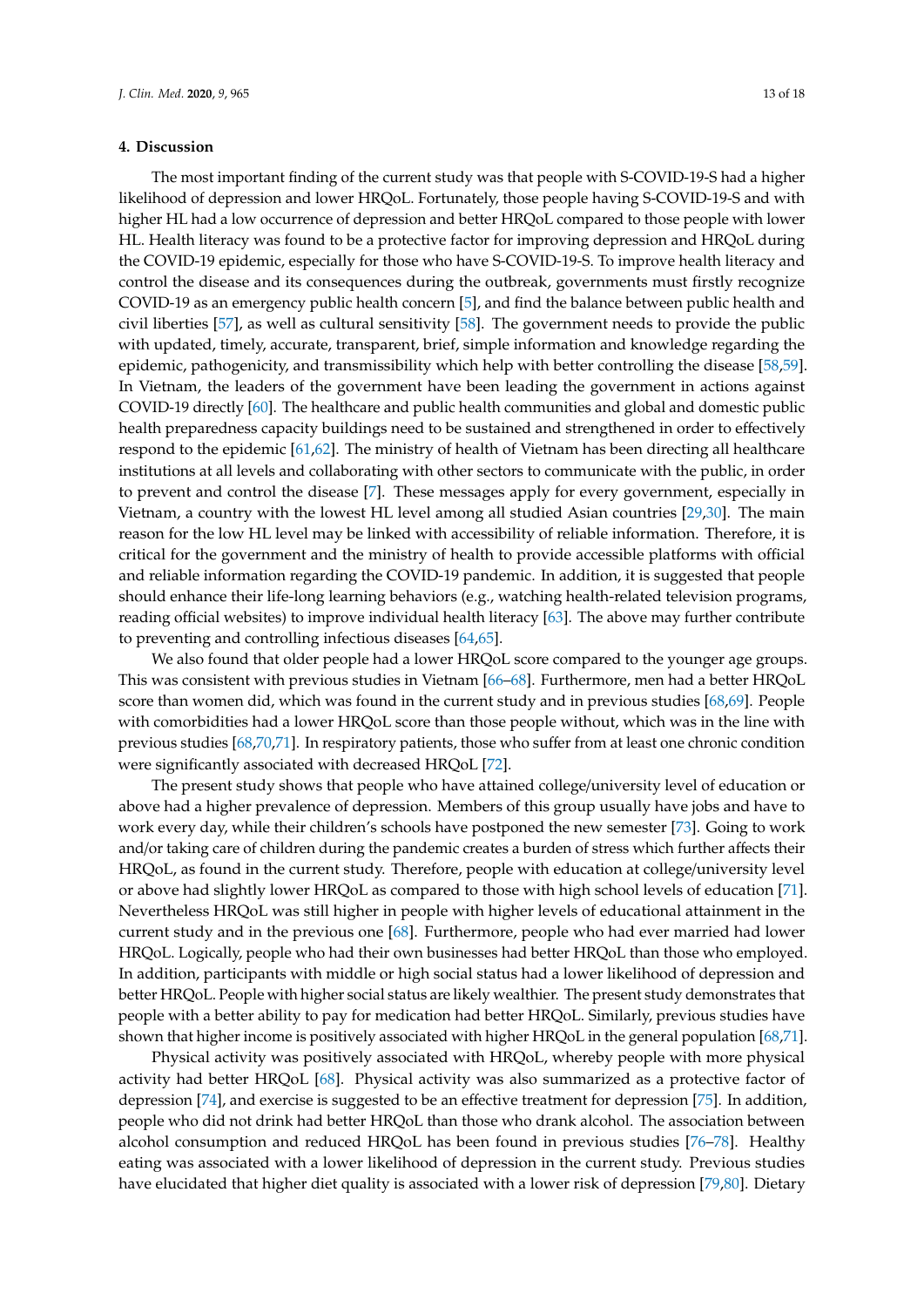intake has been recommended for prevention of depression [\[81,](#page-17-12)[82\]](#page-17-13). Therefore, healthy lifestyles are highly recommended to preventing depression and improving the quality of life during the COVID-19 pandemic.

There are limitations in the current study. Firstly, the study was conducted during the global COVID-19 outbreak, and both interviewers and the studied participants were vulnerable to coronavirus infection. This requires great effort on the parts of institutions, researchers, and assistants in order to strictly follow the safety guidelines during data collection. Fortunately, there no new cases were detected during the data collection period [\[7\]](#page-14-2). Secondly, causal relationships cannot be determined from this cross-sectional study. The sample size was adequate for exploring the associations and interactions that provide substantial evidence and directions for future studies and public health interventions for controlling the disease.

# **5. Conclusions**

During the global COVID-19 pandemic, people with S-COVID-19-S were more likely to have depression and low HRQoL. Meanwhile, higher HL was associated with a lower depression likelihood and higher HRQoL. Importantly, a potential benefit of HL was found in that it can help to protect the mental health and HRQoL of people with S-COVID-19-S during the pandemic. Further studies are required to explore the benefits of HL in healthcare providers and medical students. Efforts of individuals and governments to improve health literacy can significantly contribute to COVID-19 prevention and control.

**Supplementary Materials:** The following are available online at http://[www.mdpi.com](http://www.mdpi.com/2077-0383/9/4/965/s1)/2077-0383/9/4/965/s1, Table S1: Interaction effect of common suspected Covid-19 symptoms and health literacy on depression and health-related quality of life.

**Author Contributions:** Conceptualization, H.C.N., M.H.N., B.N.D., C.Q.T., T.T.P.N., K.M.P., L.V.P., K.V.T., T.T.D., T.V.T., T.H.D., T.T.N., Q.H.N., T.M.H., K.T.N., T.T.M.P., S.-H.Y., J.C.-J.C., and T.V.D.; data curation, H.C.N., M.H.N., B.N.D., C.Q.T., T.T.P.N., K.M.P., L.V.P., K.V.T., T.T.D., T.V.T., T.H.D., T.T.N., Q.H.N., T.M.H., K.T.N., T.T.M.P., and T.V.D.; formal analysis, T.V.D.; funding acquisition, H.C.N., B.N.D., C.Q.T., L.V.P., and T.V.D.; investigation, H.C.N., M.H.N., B.N.D., C.Q.T., T.T.P.N., K.M.P., L.V.P., K.V.T., T.T.D., T.V.T., T.H.D., T.T.N., Q.H.N., T.M.H., K.T.N., T.T.M.P., S.-H.Y., J.C.-J.C., and T.V.D.; methodology, H.C.N., M.H.N., B.N.D., C.Q.T., T.T.P.N., K.M.P., L.V.P., K.V.T., T.T.D., T.V.T., T.H.D., T.T.N., Q.H.N., T.M.H., K.T.N., T.T.M.P., S.-H.Y., J.C.-J.C., and T.V.D.; project administration, T.T.P.N., and K.T.N.; resources, H.C.N., B.N.D., C.Q.T., T.T.P.N., K.M.P., L.V.P., and T.V.D.; software, T.T.P.N., and T.V.D.; supervision, S.H.Y., J.C.-J.C., and T.V.D.; validation, H.C.N., M.H.N., B.N.D., C.Q.T., T.T.P.N., K.M.P., L.V.P., K.V.T., T.T.D., T.V.T., T.H.D., T.T.N., Q.H.N., T.M.H., K.T.N., T.T.M.P., S.-H.Y., J.C.-J.C., and T.V.D.; visualization, T.V.D.; writing—original draft preparation, H.C.N., and T.V.D.; writing—review and editing, H.C.N., M.H.N., B.N.D., C.Q.T., T.T.P.N., K.M.P., L.V.P., K.V.T., T.T.D., T.V.T., T.H.D., T.T.N., Q.H.N., T.M.H., K.T.N., T.T.M.P., S.-H.Y., J.C.-J.C., and T.V.D. All authors have read and agreed to the published version of the manuscript.

**Funding:** This research was funded by Thai Nguyen National Hospital, Military Medical Hospital 103, Haiphong University of Medicine and Pharmacy Hospital, Thu Duc District Hospital, and Taipei Medical University (108-6202-008-112).

**Acknowledgments:** The authors would like to thank the doctors, nurses, and medical students who helped with data collection.

**Conflicts of Interest:** The authors declare no conflicts of interest.

# **References**

- <span id="page-13-0"></span>1. Ren, L.-L.; Wang, Y.-M.; Wu, Z.-Q.; Xiang, Z.-C.; Guo, L.; Xu, T.; Jiang, Y.-Z.; Xiong, Y.; Li, Y.-J.; Li, X.-W.; et al. Identification of a novel coronavirus causing severe pneumonia in human: A descriptive study. *Chin. Med. J. (Engl.)* **2020**. [\[CrossRef\]](http://dx.doi.org/10.1097/CM9.0000000000000722) [\[PubMed\]](http://www.ncbi.nlm.nih.gov/pubmed/32004165)
- <span id="page-13-1"></span>2. Wang, C.; Horby, P.W.; Hayden, F.G.; Gao, G.F. A novel coronavirus outbreak of global health concern. *Lancet* **2020**, *395*, 470–473. [\[CrossRef\]](http://dx.doi.org/10.1016/S0140-6736(20)30185-9)
- 3. Thompson, R. Pandemic potential of 2019-nCoV. *Lancet Infect. Dis.* **2020**. [\[CrossRef\]](http://dx.doi.org/10.1016/S1473-3099(20)30068-2)
- <span id="page-13-2"></span>Wu, J.T.; Leung, K.; Leung, G.M. Nowcasting and forecasting the potential domestic and international spread of the 2019-nCoV outbreak originating in Wuhan, China: A modelling study. *Lancet* **2020**. [\[CrossRef\]](http://dx.doi.org/10.1016/S0140-6736(20)30260-9)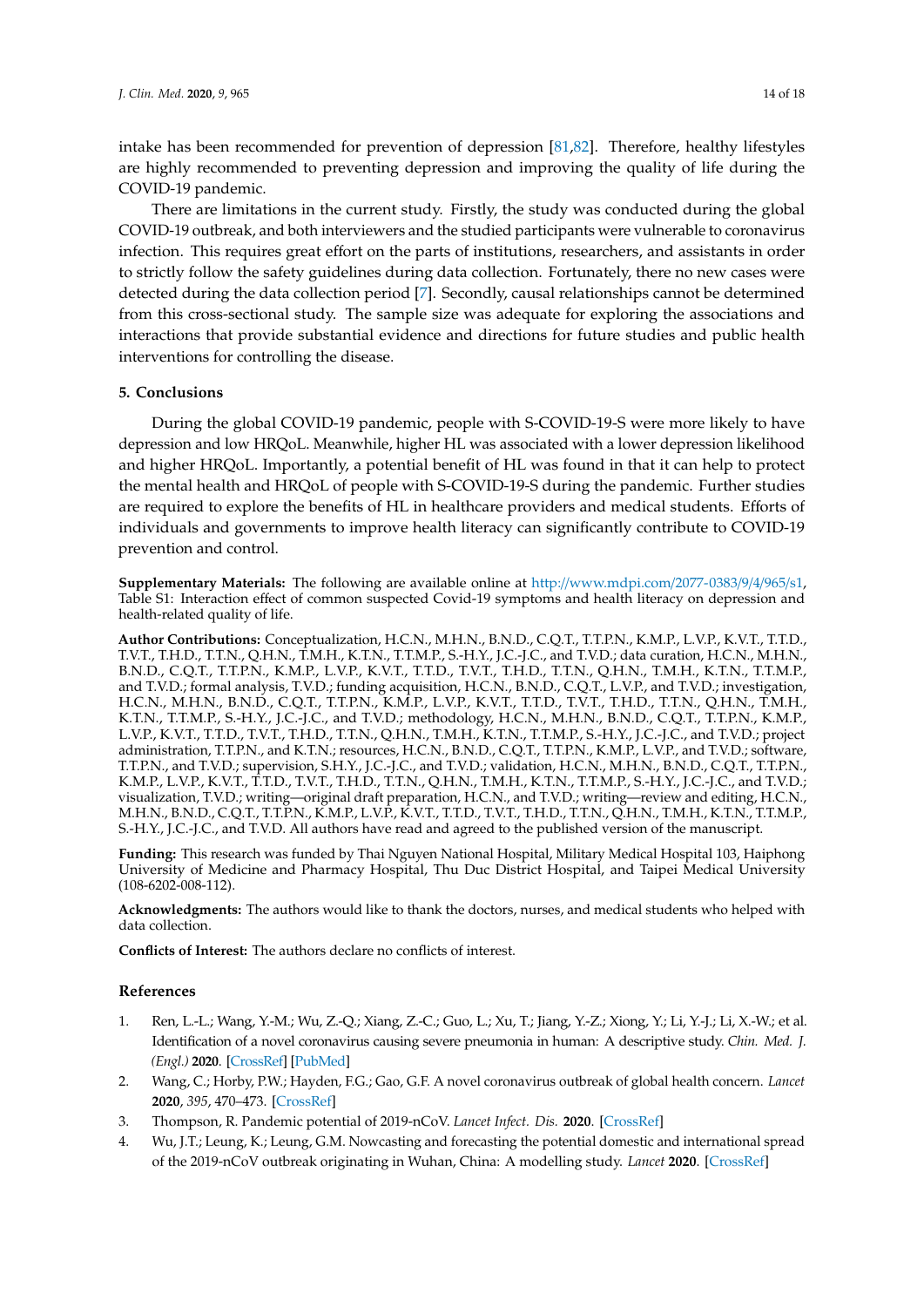- <span id="page-14-0"></span>5. World Health Organization (WHO). *Statement on the Second Meeting of the International Health Regulations (2005) Emergency Committee Regarding the Outbreak of Novel Coronavirus (2019-nCoV)*; WHO: Geneva, Switzerland; Available online: https://www.who.int/news-room/detail/[30-01-2020-statement-on-the-second-meeting](https://www.who.int/news-room/detail/30-01-2020-statement-on-the-second-meeting-of-the-international-health-regulations-(2005)-emergency-committee-regarding-the-outbreak-of-novel-coronavirus-(2019-ncov))[of-the-international-health-regulations-\(2005\)-emergency-committee-regarding-the-outbreak-of-novel](https://www.who.int/news-room/detail/30-01-2020-statement-on-the-second-meeting-of-the-international-health-regulations-(2005)-emergency-committee-regarding-the-outbreak-of-novel-coronavirus-(2019-ncov))[coronavirus-\(2019-ncov\)](https://www.who.int/news-room/detail/30-01-2020-statement-on-the-second-meeting-of-the-international-health-regulations-(2005)-emergency-committee-regarding-the-outbreak-of-novel-coronavirus-(2019-ncov)) (accessed on 30 January 2020).
- <span id="page-14-1"></span>6. World Health Organisation. *Coronavirus Disease (COVID-2019) Situation Reports*; WHO: Geneva, Switzerland; Available online: https://www.who.int/emergencies/diseases/[novel-coronavirus-2019](https://www.who.int/emergencies/diseases/novel-coronavirus-2019/situation-reports/)/situation-reports/ (accessed on 24 March 2020).
- <span id="page-14-2"></span>7. Ministry of Health. Coronavirus Disease (COVID-19) Outbreak in Vietnam. Available online: [https:](https://ncov.moh.gov.vn/) //[ncov.moh.gov.vn](https://ncov.moh.gov.vn/)/ (accessed on 10 March 2020).
- <span id="page-14-3"></span>8. World Health Organisation. *WHO Director-General's Opening Remarks at the Media Briefing on COVID-19–11 March 2020*; WHO: Geneva, Switzerland; Available online: https://[www.who.int](https://www.who.int/dg/speeches/detail/who-director-general-s-opening-remarks-at-the-media-briefing-on-covid-19---11-march-2020)/dg/speeches/detail/ [who-director-general-s-opening-remarks-at-the-media-briefing-on-covid-19---11-march-2020](https://www.who.int/dg/speeches/detail/who-director-general-s-opening-remarks-at-the-media-briefing-on-covid-19---11-march-2020) (accessed on 12 March 2020).
- <span id="page-14-4"></span>9. World Health Organisation. *Coronavirus Disease (COVID-19) Outbreak*; WHO: Geneva, Switzerland; Available online: https://www.who.int/emergencies/diseases/[novel-coronavirus-2019](https://www.who.int/emergencies/diseases/novel-coronavirus-2019) (accessed on 11 March 2020).
- 10. World Health Organization (WHO). *Home Care for Patients with Suspected Novel Coronavirus (nCoV) Infection Presenting with Mild Symptoms and Management of Contacts: Interim Guidance*; WHO: Geneva, Switzerland; Available online: https://www.who.int/publications-detail/[home-care-for-patients-with-suspected-novel](https://www.who.int/publications-detail/home-care-for-patients-with-suspected-novel-coronavirus-(ncov)-infection-presenting-with-mild-symptoms-and-management-of-contacts)[coronavirus-\(ncov\)-infection-presenting-with-mild-symptoms-and-management-of-contacts](https://www.who.int/publications-detail/home-care-for-patients-with-suspected-novel-coronavirus-(ncov)-infection-presenting-with-mild-symptoms-and-management-of-contacts) (accessed on 20 January 2020).
- 11. World Health Organization (WHO). *Clinical Management of Severe Acute Respiratory Infection When Novel Coronavirus (nCoV) Infection is Suspected: Interim Guidance*; WHO: Geneva, Switzerland; Available online: https://www.who.int/publications-detail/[clinical-management-of-severe-acute-respiratory-infection](https://www.who.int/publications-detail/clinical-management-of-severe-acute-respiratory-infection-when-novel-coronavirus-(ncov)-infection-is-suspected)[when-novel-coronavirus-\(ncov\)-infection-is-suspected](https://www.who.int/publications-detail/clinical-management-of-severe-acute-respiratory-infection-when-novel-coronavirus-(ncov)-infection-is-suspected) (accessed on 28 January 2020).
- 12. World Health Organization (WHO). *Infection Prevention and Control during Health Care When Novel Coronavirus (nCoV) Infection Is Suspected: Interim Guidance*; WHO: Geneva, Switzerland; Available online: https://www.who.int/publications-detail/[infection-prevention-and-control-during-health-care](https://www.who.int/publications-detail/infection-prevention-and-control-during-health-care-when-novel-coronavirus-(ncov)-infection-is-suspected-20200125)[when-novel-coronavirus-\(ncov\)-infection-is-suspected-20200125](https://www.who.int/publications-detail/infection-prevention-and-control-during-health-care-when-novel-coronavirus-(ncov)-infection-is-suspected-20200125) (accessed on 25 January 2020).
- <span id="page-14-5"></span>13. Zhou, T.; Liu, Q.; Yang, Z.; Liao, J.; Yang, K.; Bai, W.; Lu, X.; Zhang, W. Preliminary prediction of the basic reproduction number of the Wuhan novel coronavirus 2019-nCoV. *J. Evid. Based Med.* **2020**. [\[CrossRef\]](http://dx.doi.org/10.1111/jebm.12376)
- <span id="page-14-6"></span>14. World Health Organization. *WHO Director-General's Statement on IHR Emergency Committee on Novel Coronavirus (2019-nCoV)*; WHO: Geneva, Switzerland; Available online: https://[www.who.int](https://www.who.int/dg/speeches/detail/who-director-general-s-statement-on-ihr-emergency-committee-on-novel-coronavirus-(2019-ncov))/dg/speeches/ detail/[who-director-general-s-statement-on-ihr-emergency-committee-on-novel-coronavirus-\(2019-ncov\)](https://www.who.int/dg/speeches/detail/who-director-general-s-statement-on-ihr-emergency-committee-on-novel-coronavirus-(2019-ncov)) (accessed on 10 February 2020).
- <span id="page-14-7"></span>15. Thompson, R.N. Novel Coronavirus Outbreak in Wuhan, China, 2020: Intense Surveillance Is Vital for Preventing Sustained Transmission in New Locations. *J. Clin. Med.* **2020**, *9*, 498. [\[CrossRef\]](http://dx.doi.org/10.3390/jcm9020498)
- <span id="page-14-8"></span>16. Deng, S.-Q.; Peng, H.-J. Characteristics of and Public Health Responses to the Coronavirus Disease 2019 Outbreak in China. *J. Clin. Med.* **2020**, *9*, 575. [\[CrossRef\]](http://dx.doi.org/10.3390/jcm9020575)
- <span id="page-14-9"></span>17. Bao, Y.; Sun, Y.; Meng, S.; Shi, J.; Lu, L. 2019-nCoV epidemic: Address mental health care to empower society. *Lancet* **2020**. [\[CrossRef\]](http://dx.doi.org/10.1016/S0140-6736(20)30309-3)
- <span id="page-14-10"></span>18. Xu, Z.; Li, S.; Tian, S.; Li, H.; Kong, L.-Q. Full spectrum of COVID-19 severity still being depicted. *Lancet* **2020**. [\[CrossRef\]](http://dx.doi.org/10.1016/S0140-6736(20)30308-1)
- <span id="page-14-11"></span>19. Jack, A. Why the panic? South Korea's MERS response questioned. *BMJ (Clin. Res. Ed.)* **2015**, *350*, h3403. [\[CrossRef\]](http://dx.doi.org/10.1136/bmj.h3403)
- <span id="page-14-12"></span>20. Abdel-Moneim, A.S. Middle-East respiratory syndrome coronavirus: Is it worth a world panic? *World J. Virol.* **2015**, *4*, 185–187. [\[CrossRef\]](http://dx.doi.org/10.5501/wjv.v4.i3.185) [\[PubMed\]](http://www.ncbi.nlm.nih.gov/pubmed/26279980)
- <span id="page-14-13"></span>21. Shimizu, K. 2019-nCoV, fake news, and racism. *Lancet* **2020**. [\[CrossRef\]](http://dx.doi.org/10.1016/S0140-6736(20)30357-3)
- <span id="page-14-14"></span>22. Brooks, S.K.; Webster, R.K.; Smith, L.E.; Woodland, L.; Wessely, S.; Greenberg, N.; Rubin, G.J. The psychological impact of quarantine and how to reduce it: Rapid review of the evidence. *Lancet* **2020**. [\[CrossRef\]](http://dx.doi.org/10.1016/S0140-6736(20)30460-8)
- <span id="page-14-15"></span>23. Lancet. The health illiteracy problem in the USA. *Lancet* **2009**, *374*, 2028. [\[CrossRef\]](http://dx.doi.org/10.1016/S0140-6736(09)62137-1)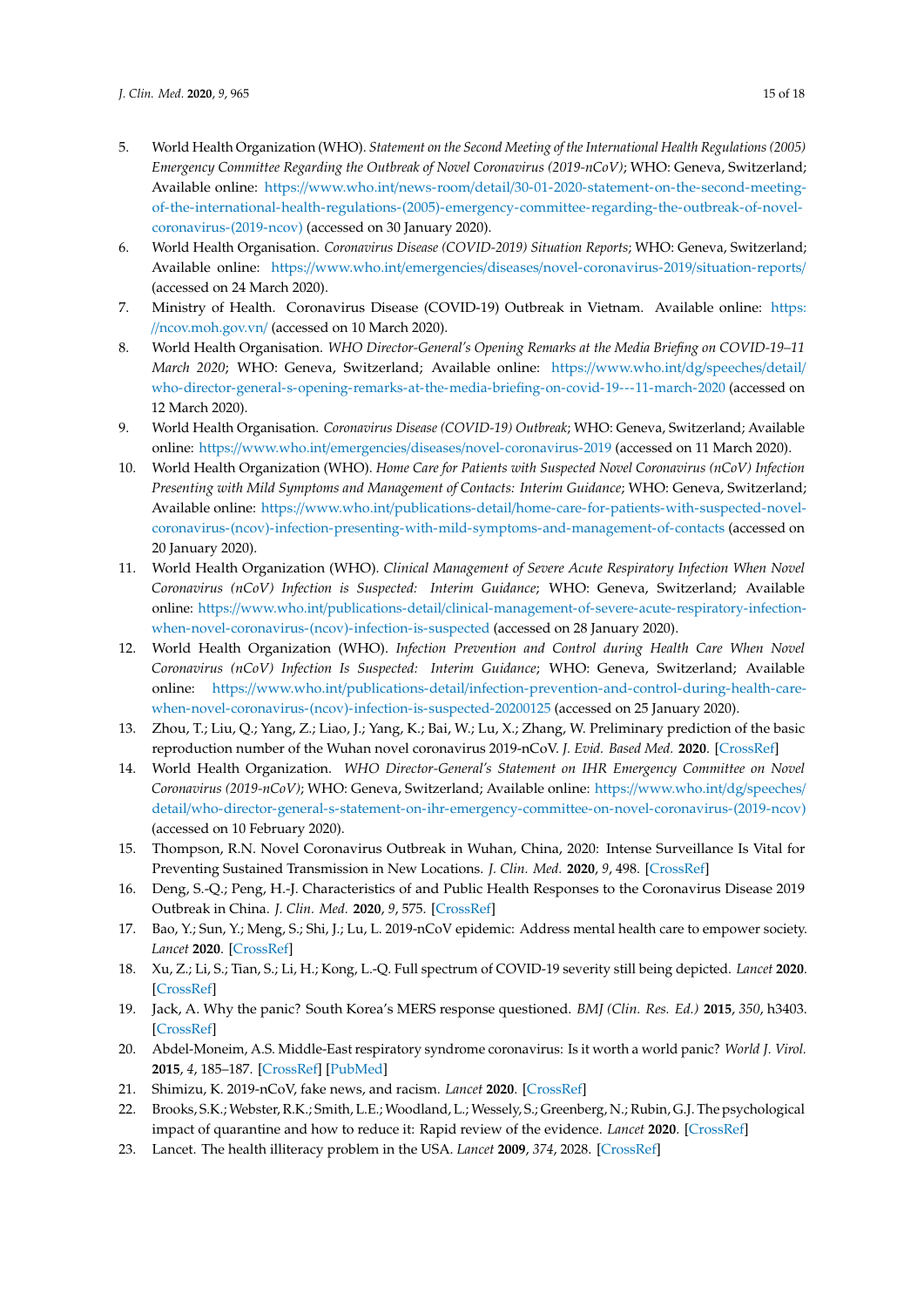- <span id="page-15-0"></span>24. Sørensen, K.; Van den Broucke, S.; Brand, H.; Fullam, J.; Doyle, G.; Pelikan, J.; Slonszka, Z. Health literacy and public health: A systematic review and integration of definitions and models. *BMC Public Health* **2012**, *12*, 80. [\[CrossRef\]](http://dx.doi.org/10.1186/1471-2458-12-80)
- <span id="page-15-1"></span>25. Watson, R. Europeans with poor "health literacy" are heavy users of health services. *BMJ* **2011**, *343*. [\[CrossRef\]](http://dx.doi.org/10.1136/bmj.d7741)
- <span id="page-15-2"></span>26. Greenhalgh, T. Health literacy: Towards system level solutions. *BMJ* **2015**, *350*, h1026. [\[CrossRef\]](http://dx.doi.org/10.1136/bmj.h1026)
- <span id="page-15-3"></span>27. Ishikawa, H.; Yano, E. Patient health literacy and participation in the healthcare process. *Health Expect.* **2008**, *11*, 113–122. [\[CrossRef\]](http://dx.doi.org/10.1111/j.1369-7625.2008.00497.x)
- <span id="page-15-4"></span>28. The World Bank. *Country Profile: Vietnam*; World Bank Group: Washington, DC, USA; Available online: https://[data.worldbank.org](https://data.worldbank.org/country/vietnam)/country/vietnam (accessed on 8 August 2019).
- <span id="page-15-5"></span>29. Duong, T.V.; Aringazina, A.; Baisunova, G.; Pham, T.V.; Pham, K.M.; Truong, T.Q.; Nguyen, K.T.; Oo, W.M.; Mohamad, E.; Su, T.T.; et al. Measuring health literacy in Asia: Validation of the HLS-EU-Q47 survey tool in six Asian countries. *J. Epidemiol.* **2017**, *27*, 80–86. [\[CrossRef\]](http://dx.doi.org/10.1016/j.je.2016.09.005)
- <span id="page-15-6"></span>30. Duong, T.V.; Aringazina, A.; Baisunova, G.; Nurjanah, N.; Pham, T.V.; Pham, K.M.; Truong, T.Q.; Nguyen, K.T.; Oo, W.M.; Su, T.T.; et al. Development and validation of a new short-form health literacy instrument (HLS-SF12) for the general public in six Asian countries. *Health Lit. Res. Pract.* **2019**, *3*, e91–e102. [\[CrossRef\]](http://dx.doi.org/10.3928/24748307-20190225-01)
- <span id="page-15-7"></span>31. Rudd, R.E. Health literacy skills of US adults. *Am. J. Health Behav.* **2007**, *31*, S8–S18. [\[CrossRef\]](http://dx.doi.org/10.5993/AJHB.31.s1.3) [\[PubMed\]](http://www.ncbi.nlm.nih.gov/pubmed/17931141)
- <span id="page-15-8"></span>32. Mackert, M. Introduction to a Colloquium: Challenges and Opportunities in Advancing Health Literacy Research. *Health Commun.* **2015**, *30*, 1159–1160. [\[CrossRef\]](http://dx.doi.org/10.1080/10410236.2015.1037427) [\[PubMed\]](http://www.ncbi.nlm.nih.gov/pubmed/26372025)
- <span id="page-15-9"></span>33. Qin, L.; Xu, H. A cross-sectional study of the effect of health literacy on diabetes prevention and control among elderly individuals with prediabetes in rural China. *BMJ Open* **2016**, *6*, e011077. [\[CrossRef\]](http://dx.doi.org/10.1136/bmjopen-2016-011077) [\[PubMed\]](http://www.ncbi.nlm.nih.gov/pubmed/27235299)
- <span id="page-15-10"></span>34. Raynor, D.K. Health literacy. *BMJ* **2012**, *344*, e2188. [\[CrossRef\]](http://dx.doi.org/10.1136/bmj.e2188)
- <span id="page-15-11"></span>35. Hu, Z.; Qin, L.; Xu, H. Association between diabetes-specific health literacy and health-related quality of life among elderly individuals with pre-diabetes in rural Hunan Province, China: A cross-sectional study. *BMJ Open* **2019**, *9*, e028648. [\[CrossRef\]](http://dx.doi.org/10.1136/bmjopen-2018-028648)
- <span id="page-15-12"></span>36. Kugbey, N.; Meyer-Weitz, A.; Oppong Asante, K. Access to health information, health literacy and health-related quality of life among women living with breast cancer: Depression and anxiety as mediators. *Patient Educ. Couns.* **2019**, *102*, 1357–1363. [\[CrossRef\]](http://dx.doi.org/10.1016/j.pec.2019.02.014)
- <span id="page-15-13"></span>37. Kirk, J.K.; Grzywacz, J.G.; Arcury, T.A.; Ip, E.H.; Nguyen, H.T.; Bell, R.A.; Saldana, S.; Quandt, S.A. Performance of health literacy tests among older adults with diabetes. *J. Gen. Intern. Med.* **2012**, *27*, 534–540. [\[CrossRef\]](http://dx.doi.org/10.1007/s11606-011-1927-y)
- <span id="page-15-14"></span>38. Editorial Team. Overview of Novel Coronavirus (2019-nCoV). BMJ Best Practice. Available online: https://[bestpractice.bmj.com](https://bestpractice.bmj.com/topics/en-gb/3000165)/topics/en-gb/3000165 (accessed on 10 February 2020).
- <span id="page-15-15"></span>39. Craig, C.L.; Marshall, A.L.; Sjöström, M.; Bauman, A.E.; Booth, M.L.; Ainsworth, B.E.; Pratt, M.; Ekelund, U.; Yngve, A.; Sallis, J.F.; et al. International physical activity questionnaire: 12-country reliability and validity. *Med. Sci. Sports Exerc.* **2003**, *35*, 1381–1395. [\[CrossRef\]](http://dx.doi.org/10.1249/01.MSS.0000078924.61453.FB)
- <span id="page-15-16"></span>40. Pham, T.; Bui, L.; Nguyen, A.; Nguyen, B.; Tran, P.; Vu, P.; Dang, L. The prevalence of depression and associated risk factors among medical students: An untold story in Vietnam. *PLoS ONE* **2019**, *14*, e0221432. [\[CrossRef\]](http://dx.doi.org/10.1371/journal.pone.0221432)
- <span id="page-15-17"></span>41. Tran, D.V.; Lee, A.H.; Au, T.B.; Nguyen, C.T.; Hoang, D.V. Reliability and validity of the International Physical Activity Questionnaire-Short Form for older adults in Vietnam. *Health Promot. J. Aust.* **2013**, *24*, 126–131. [\[CrossRef\]](http://dx.doi.org/10.1071/HE13012)
- <span id="page-15-18"></span>42. Lee, P.H.; Macfarlane, D.J.; Lam, T.H.; Stewart, S.M. Validity of the international physical activity questionnaire short form (IPAQ-SF): A systematic review. *Int. J. Behav. Nutr. Phys. Act.* **2011**, *8*, 115. [\[CrossRef\]](http://dx.doi.org/10.1186/1479-5868-8-115) [\[PubMed\]](http://www.ncbi.nlm.nih.gov/pubmed/22018588)
- <span id="page-15-19"></span>43. Duong, T.V.; Nguyen, T.T.P.; Pham, K.M.; Nguyen, K.T.; Giap, M.H.; Tran, T.D.X.; Nguyen, C.X.; Yang, S.-H.; Su, C.-T. Validation of the Short-Form Health Literacy Questionnaire (HLS-SF12) and Its Determinants among People Living in Rural Areas in Vietnam. *Int. J. Environ. Res. Public Health* **2019**, *16*, 3346. [\[CrossRef\]](http://dx.doi.org/10.3390/ijerph16183346) [\[PubMed\]](http://www.ncbi.nlm.nih.gov/pubmed/31514271)
- <span id="page-15-20"></span>44. HLS-EU Consortium. *Comparative Report of Health Literacy in Eight EU Member States. The European Health Literacy Project 2009–2012*; Maastricht University: Maastricht, The Netherlands; Available online: https://[www.healthliteracyeurope.net](https://www.healthliteracyeurope.net/hls-eu)/hls-eu (accessed on 22 October 2012).
- <span id="page-15-21"></span>45. Kroenke, K.; Spitzer, R.L.; Williams, J.B.W. The PHQ-9: Validity of a brief depression severity measure. *J. Gen. Intern. Med.* **2001**, *16*, 606–613. [\[CrossRef\]](http://dx.doi.org/10.1046/j.1525-1497.2001.016009606.x) [\[PubMed\]](http://www.ncbi.nlm.nih.gov/pubmed/11556941)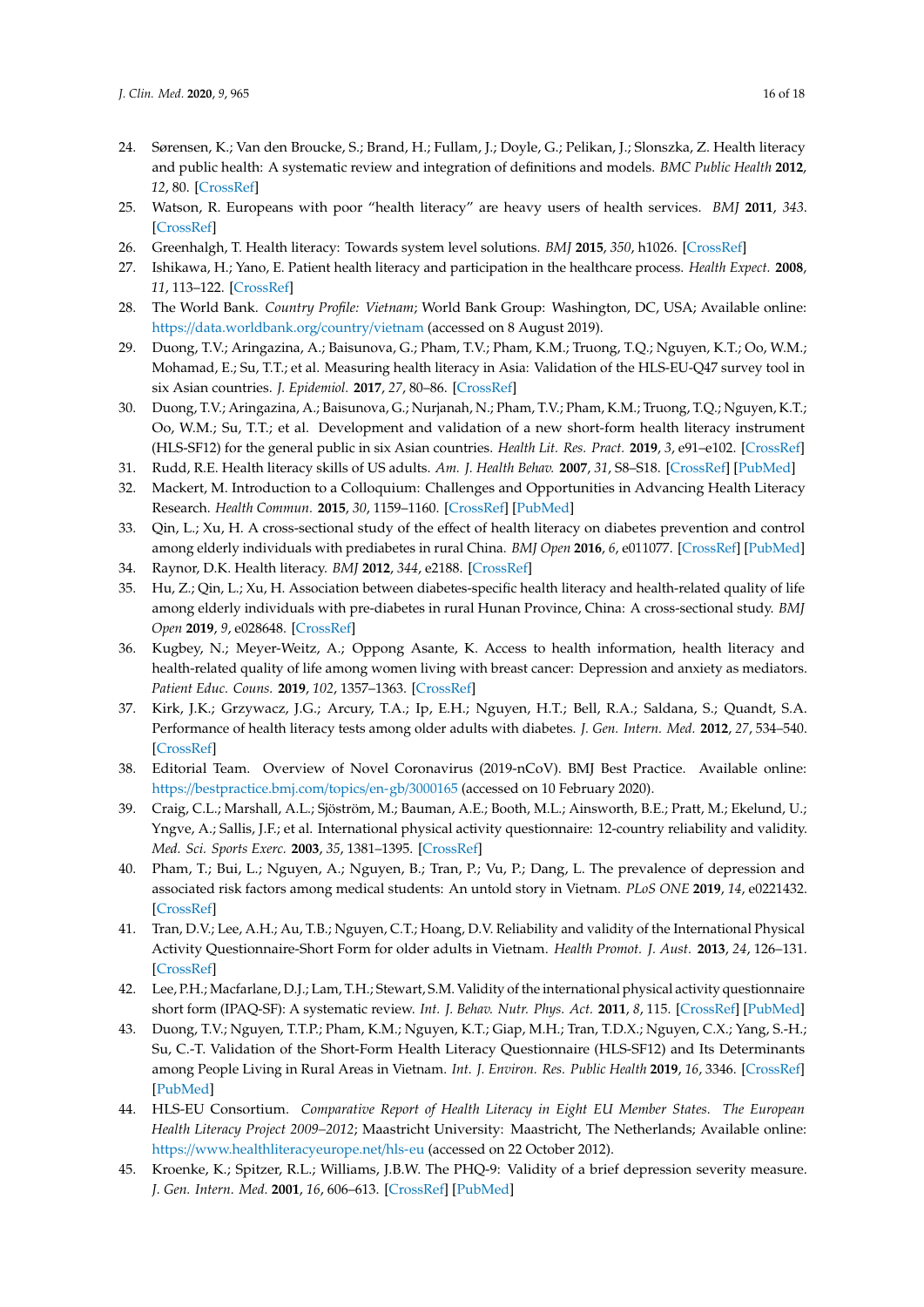- <span id="page-16-0"></span>46. Nguyen, T.Q.; Bandeen-Roche, K.; Bass, J.K.; German, D.; Nguyen, N.T.T.; Knowlton, A.R. A tool for sexual minority mental health research: The Patient Health Questionnaire (PHQ-9) as a depressive symptom severity measure for sexual minority women in Viet Nam. *J. Gay Lesbian Ment. Health* **2016**, *20*, 173–191. [\[CrossRef\]](http://dx.doi.org/10.1080/19359705.2015.1080204)
- <span id="page-16-1"></span>47. Manea, L.; Gilbody, S.; McMillan, D. A diagnostic meta-analysis of the Patient Health Questionnaire-9 (PHQ-9) algorithm scoring method as a screen for depression. *Gen. Hosp. Psychiatry* **2015**, *37*, 67–75. [\[CrossRef\]](http://dx.doi.org/10.1016/j.genhosppsych.2014.09.009)
- <span id="page-16-2"></span>48. Levis, B.; Benedetti, A.; Thombs, B.D. Accuracy of Patient Health Questionnaire-9 (PHQ-9) for screening to detect major depression: Individual participant data meta-analysis. *BMJ* **2019**, *365*, l1476. [\[CrossRef\]](http://dx.doi.org/10.1136/bmj.l1476)
- <span id="page-16-3"></span>49. Hays, R.D.; Morales, L.S. The RAND-36 measure of health-related quality of life. *Ann. Med.* **2001**, *33*, 350–357. [\[CrossRef\]](http://dx.doi.org/10.3109/07853890109002089)
- <span id="page-16-4"></span>50. Ngo-Metzger, Q.; Sorkin, D.H.; Mangione, C.M.; Gandek, B.; Hays, R.D. Evaluating the SF-36 Health Survey (Version 2) in Older Vietnamese Americans. *J. Aging Health* **2008**, *20*, 420–436. [\[CrossRef\]](http://dx.doi.org/10.1177/0898264308315855)
- <span id="page-16-5"></span>51. Hays, R.D.; Kallich, J.; Mapes, D.; Coons, S.; Amin, N.; Carter, W.B.; Kamberg, C. *Kidney Disease Quality of Life Short Form (KDQOL-SF), Version 1.3: A Manual for Use and Scoring*; RAND Corporation: Santa Monica, CA, USA, 1997.
- <span id="page-16-6"></span>52. Hays, R.D.; Sherbourne, C.D.; Mazel, R.M. The RAND 36-Item Health Survey 1.0. *Health Econ.* **1993**, *2*, 217–227. [\[CrossRef\]](http://dx.doi.org/10.1002/hec.4730020305)
- <span id="page-16-7"></span>53. National Center for Immunization and Respiratory Diseases (NCIRD). *What Healthcare Personnel Should Know about Caring for Patients with Confirmed or Possible 2019-nCoV Infection*; Centers for Disease Control and Prevention: Atlanta, GA, USA. Available online: https://[www.cdc.gov](https://www.cdc.gov/coronavirus/2019-ncov/hcp/caring-for-patients.html)/coronavirus/2019-ncov/hcp/caring[for-patients.html](https://www.cdc.gov/coronavirus/2019-ncov/hcp/caring-for-patients.html) (accessed on 7 February 2020).
- <span id="page-16-8"></span>54. World Health Organization (WHO). *Novel Coronavirus (2019-nCoV) Technical Guidance*; WHO: Geneva, Switzerland; Available online: https://www.who.int/emergencies/diseases/[novel-coronavirus-2019](https://www.who.int/emergencies/diseases/novel-coronavirus-2019/technical-guidance)/technical[guidance](https://www.who.int/emergencies/diseases/novel-coronavirus-2019/technical-guidance) (accessed on 10 February 2020).
- <span id="page-16-9"></span>55. Maldonado, G.; Greenland, S. Simulation Study of Confounder-Selection Strategies. *Am. J. Epidemiol.* **1993**, *138*, 923–936. [\[CrossRef\]](http://dx.doi.org/10.1093/oxfordjournals.aje.a116813)
- <span id="page-16-10"></span>56. IBM SPSS. *IBM SPSS Statistics for Windows, Version 20.0*; IBM Corp: New York, NY, USA, 2011.
- <span id="page-16-11"></span>57. Gostin, L.O.; Hodge, J.G., Jr. US Emergency Legal Responses to Novel Coronavirus: Balancing Public Health and Civil Liberties. *JAMA* **2020**, *323*, 1131–1132. [\[CrossRef\]](http://dx.doi.org/10.1001/jama.2020.2025) [\[PubMed\]](http://www.ncbi.nlm.nih.gov/pubmed/32207808)
- <span id="page-16-12"></span>58. Wang, C.J.; Ng, C.Y.; Brook, R.H. Response to COVID-19 in Taiwan: Big Data Analytics, New Technology, and Proactive Testing. *JAMA* **2020**. [\[CrossRef\]](http://dx.doi.org/10.1001/jama.2020.3151)
- <span id="page-16-13"></span>59. Chen, J. Pathogenicity and Transmissibility of 2019-nCoV-A Quick Overview and Comparison with Other Emerging Viruses. *Microbes Infect.* **2020**. [\[CrossRef\]](http://dx.doi.org/10.1016/j.micinf.2020.01.004) [\[PubMed\]](http://www.ncbi.nlm.nih.gov/pubmed/32032682)
- <span id="page-16-14"></span>60. The Government of the Socialist Republic of Vietnam. Government in Action. Hanoi, Vietnam, Online Newspaper of the Government. Available online: http://news.chinhphu.vn/Home/[Government-in-action.vgp](http://news.chinhphu.vn/Home/Government-in-action.vgp) (accessed on 24 January 2020).
- <span id="page-16-15"></span>61. Smith, N.; Fraser, M. Straining the System: Novel Coronavirus (COVID-19) and Preparedness for Concomitant Disasters. *Am. J. Public Health* **2020**, e1–e2. [\[CrossRef\]](http://dx.doi.org/10.2105/AJPH.2020.305618) [\[PubMed\]](http://www.ncbi.nlm.nih.gov/pubmed/32053389)
- <span id="page-16-16"></span>62. Adalja, A.A.; Toner, E.; Inglesby, T.V. Priorities for the US Health Community Responding to COVID-19. *JAMA* **2020**. [\[CrossRef\]](http://dx.doi.org/10.1001/jama.2020.3413)
- <span id="page-16-17"></span>63. Duong, T.V.; Sørensen, K.; Pelikan, J.; Van den Broucke, S.; Lin, I.F.; Lin, Y.-C.; Huang, H.-L.; Chang, P.W. Health-related behaviors moderate the association between age and self-reported health literacy among Taiwanese women. *Women Health* **2017**, *58*, 632–646. [\[CrossRef\]](http://dx.doi.org/10.1080/03630242.2017.1333074)
- <span id="page-16-18"></span>64. Sun, X.; Yang, S.; Fisher, E.B.; Shi, Y.; Wang, Y.; Zeng, Q.; Ji, Y.; Chang, C.; Du, W. Relationships of Health Literacy, Health Behavior, and Health Status Regarding Infectious Respiratory Diseases: Application of a Skill-Based Measure. *J. Health Commun.* **2014**, *19*, 173–189. [\[CrossRef\]](http://dx.doi.org/10.1080/10810730.2014.946112)
- <span id="page-16-19"></span>65. Castro-Sánchez, E.; Chang, P.W.S.; Vila-Candel, R.; Escobedo, A.A.; Holmes, A.H. Health literacy and Infectious Diseases: Why does it matter? *Int. J. Infect. Dis.* **2016**, *43*, 103–110. [\[CrossRef\]](http://dx.doi.org/10.1016/j.ijid.2015.12.019)
- <span id="page-16-20"></span>66. Huong, N.T.; Ha, L.T.H.; Tien, T.Q. Determinants of Health-Related Quality of Life Among Elderly: Evidence From Chi Linh Town, Vietnam. *Asia Pac. J. Public Health* **2017**, *29*, 84S–93S. [\[CrossRef\]](http://dx.doi.org/10.1177/1010539517704041)
- 67. Hoi, L.V.; Chuc, N.T.; Lindholm, L. Health-related quality of life, and its determinants, among older people in rural Vietnam. *BMC Public Health* **2010**, *10*, 549. [\[CrossRef\]](http://dx.doi.org/10.1186/1471-2458-10-549)